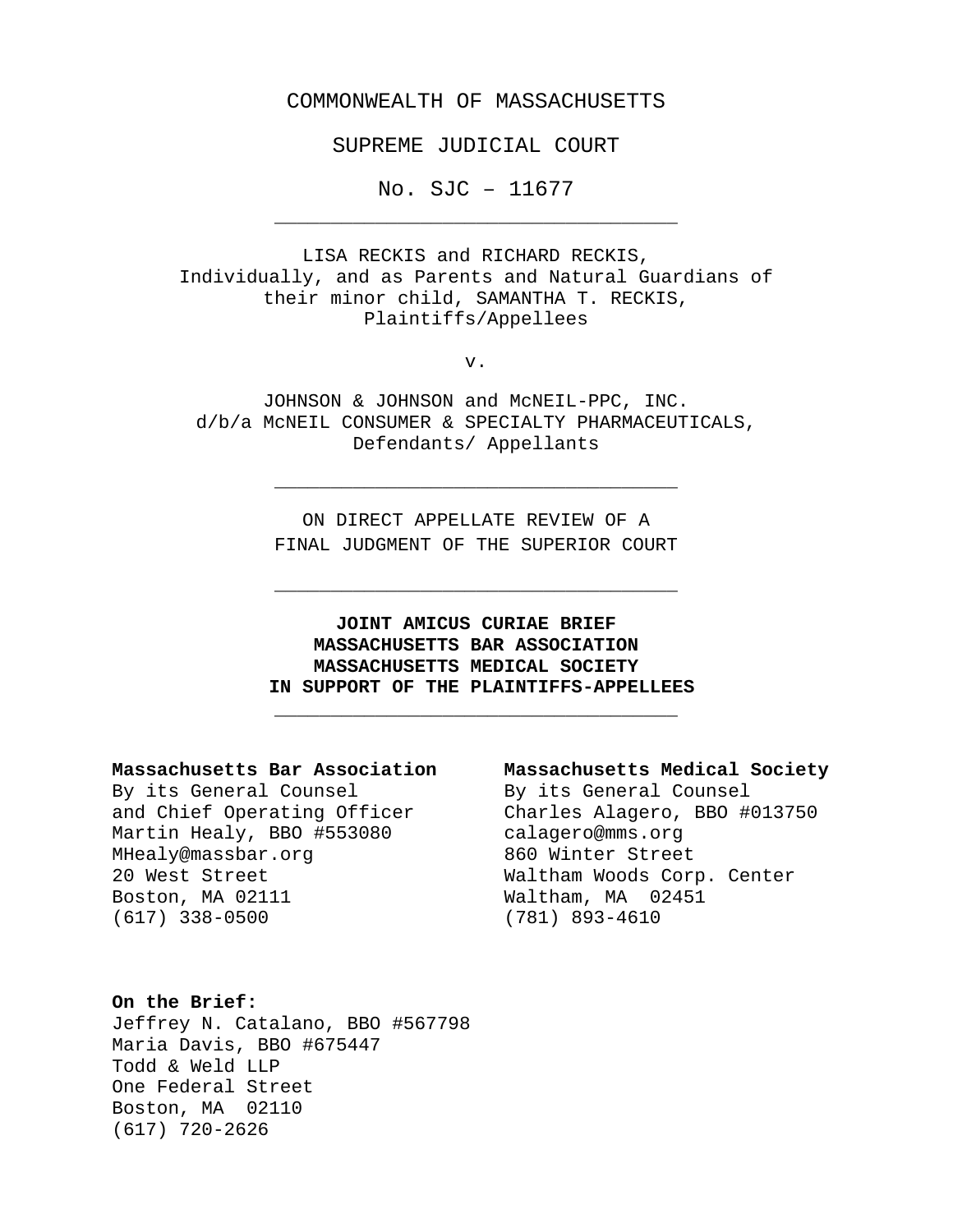# TABLE OF CONTENTS

| Table of Authoritiesiii                                                                                                                                                                                                                                            |  |  |  |  |  |
|--------------------------------------------------------------------------------------------------------------------------------------------------------------------------------------------------------------------------------------------------------------------|--|--|--|--|--|
|                                                                                                                                                                                                                                                                    |  |  |  |  |  |
|                                                                                                                                                                                                                                                                    |  |  |  |  |  |
|                                                                                                                                                                                                                                                                    |  |  |  |  |  |
|                                                                                                                                                                                                                                                                    |  |  |  |  |  |
|                                                                                                                                                                                                                                                                    |  |  |  |  |  |
|                                                                                                                                                                                                                                                                    |  |  |  |  |  |
| I. Plaintiffs' State Law Claims For<br>Failure To Warn Are Not Preempted By                                                                                                                                                                                        |  |  |  |  |  |
| A. Basic Preemption Principles3                                                                                                                                                                                                                                    |  |  |  |  |  |
| B. Congress Has Expressly Provided That<br>The Federal Food, Drug, And Cosmetic<br>Act Does Not Displace State Tort<br>Law Imposing Product Liability<br>Upon Manufacturers Of Over-The-Counter<br>Drugs For Failure To Provide Adequate<br>Warnings To Consumers5 |  |  |  |  |  |
| C. State Law Allowing Failure-To-Warn Suits<br>Is No Obstacle To The Accomplishment And<br>Execution Of The Full Purposes And<br>Objectives Of Congressional Regulation<br>Of Over-The-Counter Drugs7                                                              |  |  |  |  |  |
| D. No Conflict Exists Between Federal Law<br>And The Jury Verdict10                                                                                                                                                                                                |  |  |  |  |  |
| II. Important Public Policy Considerations<br>Counsel Against Any Conclusion That<br>Preemption Is Warranted In The Circumstances                                                                                                                                  |  |  |  |  |  |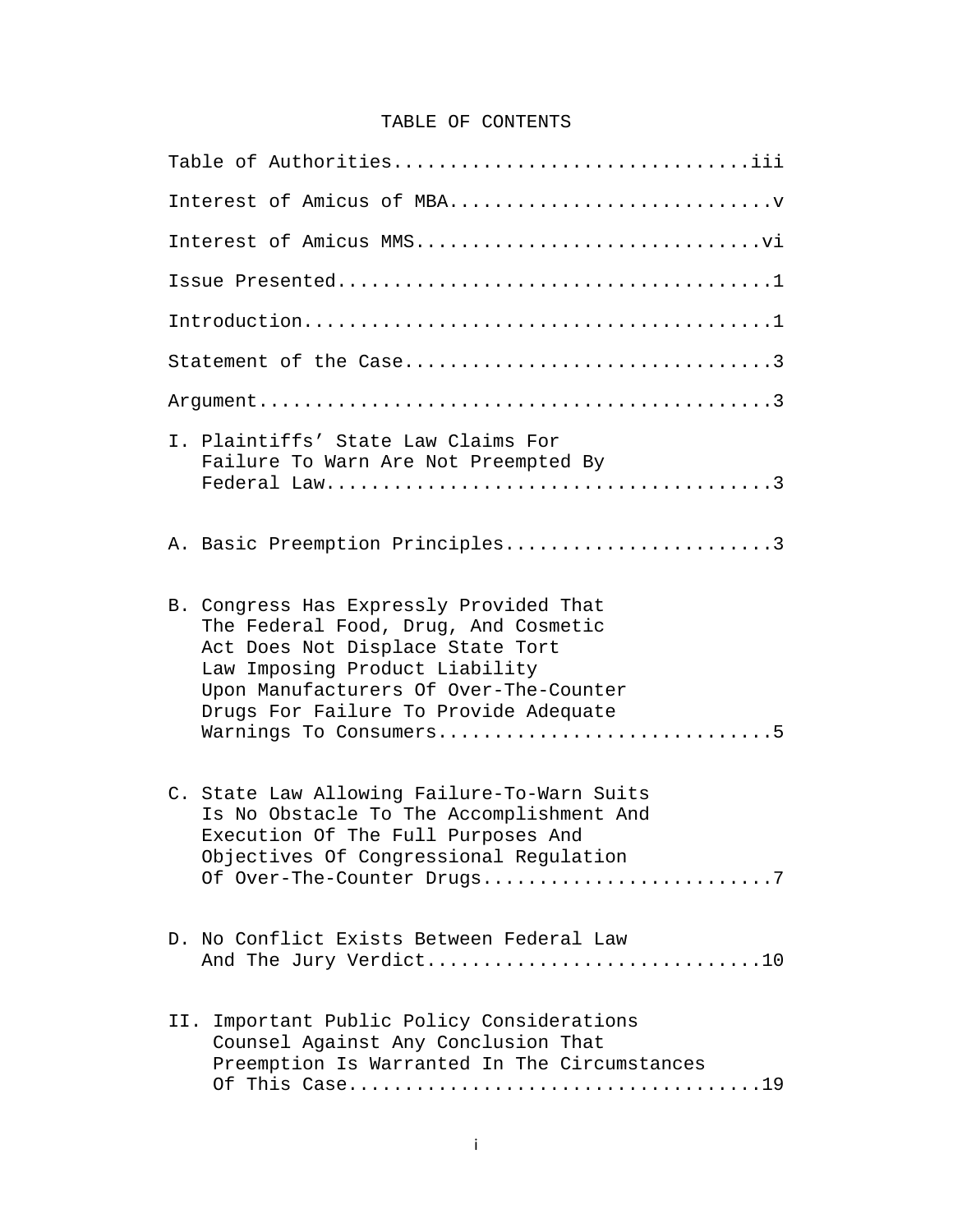| A. Since The FDA Is Not Capable Of Acting<br>As The Sole Source For Warnings About<br>Over-The-Counter Drugs, A Conclusion<br>That State Law Has Been Pre-Empted<br>Would Put The Health And Safety Of<br>Massachusetts Citizens At Risk19 |
|--------------------------------------------------------------------------------------------------------------------------------------------------------------------------------------------------------------------------------------------|
| B. A Preemption Conclusion Insulating<br>Defendants From Liability Would<br>Improperly Shift Risk And Costs                                                                                                                                |
| C. Insulating Drug Manufacturers From<br>Liability For Failure To Warn Would<br>Shift Risk And Costs To Consumers<br>And To The Commonwealth Of                                                                                            |
|                                                                                                                                                                                                                                            |
| Certification Under Rule $16(k)$                                                                                                                                                                                                           |

ii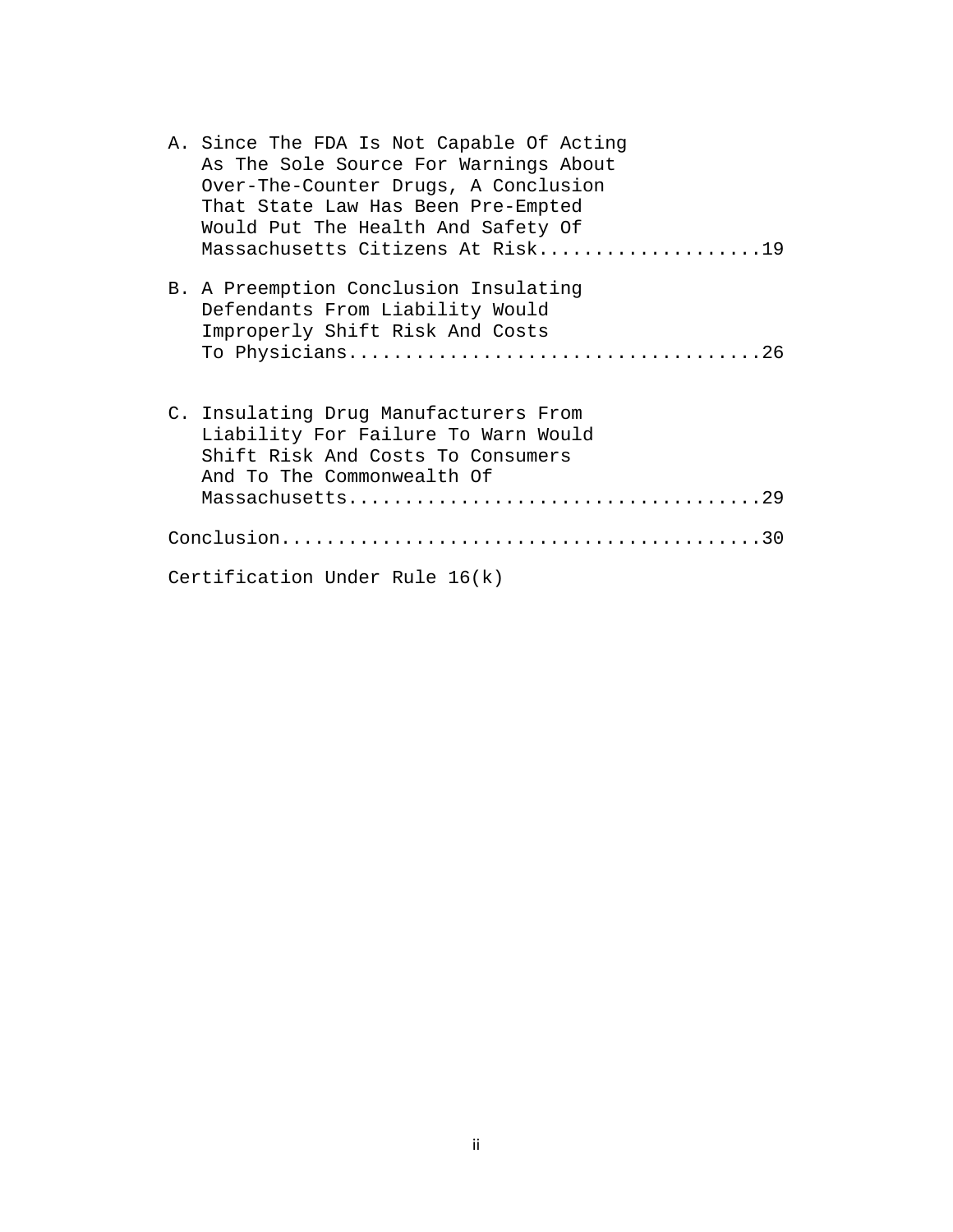# Table of Authorities

## Cases

| Abbot by Abbot v. Am. Cyanamid Co.,                    |
|--------------------------------------------------------|
| 844 F.2d 1108 (4th Cir. 1988) 4                        |
| Arthur D. Little, Inc. v. Comm'r of Health & Hospitals |
| of Cambridge,                                          |
| 395 Mass. 535 (1985)4                                  |
| Attorney Gen. v. Travelers Ins. Co.,                   |
|                                                        |
| Comm. Elec. Co. v. Department of Pub. Utils.,          |
|                                                        |
| Fidelity Fed. Sav. & Loan Assn. v. de la Cuesta,       |
|                                                        |
| Kargman v. Sullivan,                                   |
| 552 F.2d 2 (1st Cir. 1977)11                           |
| Kordel v. United States,                               |
|                                                        |
| $\mathbb{R}^2$<br>Medtronic, Inc. v. Lohr,             |
|                                                        |
| Met. Life Ins. Co. v. Massachusetts,                   |
|                                                        |
| Mutual Pharmaceutical, Inc. v. Bartlett,               |
|                                                        |
| PLIVA, Inc. v. Mensing,                                |
|                                                        |
| Roberts v. Sw. Bell Mobile Sys., Inc.,                 |
| 429 Mass. 478 (1999)11                                 |
| Sawash, v. Suburban Welders Supply Co.,                |
| 407 Mass. 311 (1990)4, 5, 6                            |
| Silkwood v. Kerr-McGee Corp.,                          |
|                                                        |
| Wyeth v. Levine,                                       |
|                                                        |
| Statutes                                               |
|                                                        |
| 21 II S C $\&$ 379 $r(e)$<br>7.                        |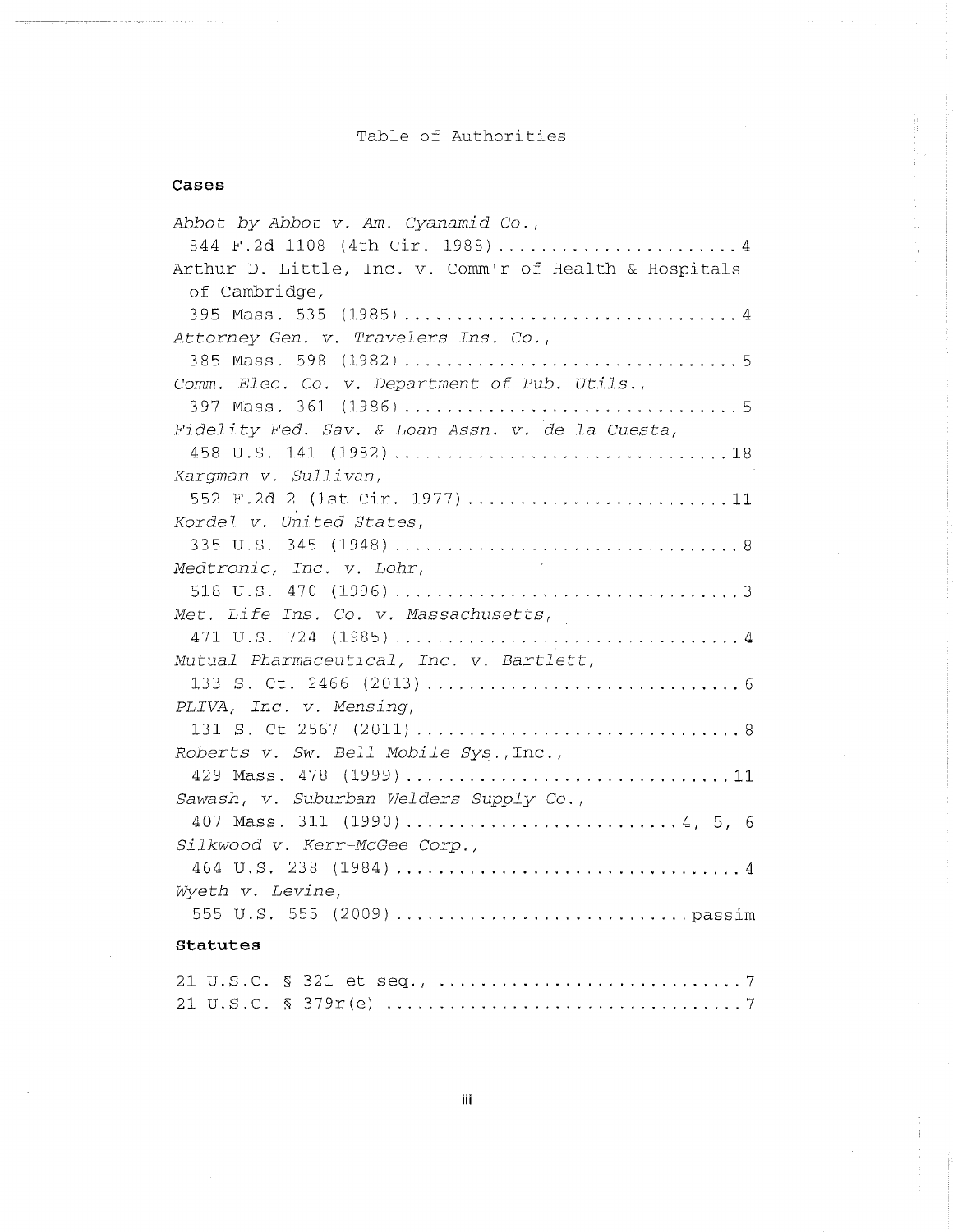# Regulations

## Other Authorities

|                         |  | A Critical Examination of the FDA's Efforts to Preempt |  |  |  |  |  |  |  |  |
|-------------------------|--|--------------------------------------------------------|--|--|--|--|--|--|--|--|
| Failure-to-Warn Claims, |  |                                                        |  |  |  |  |  |  |  |  |
|                         |  |                                                        |  |  |  |  |  |  |  |  |

The Parties of the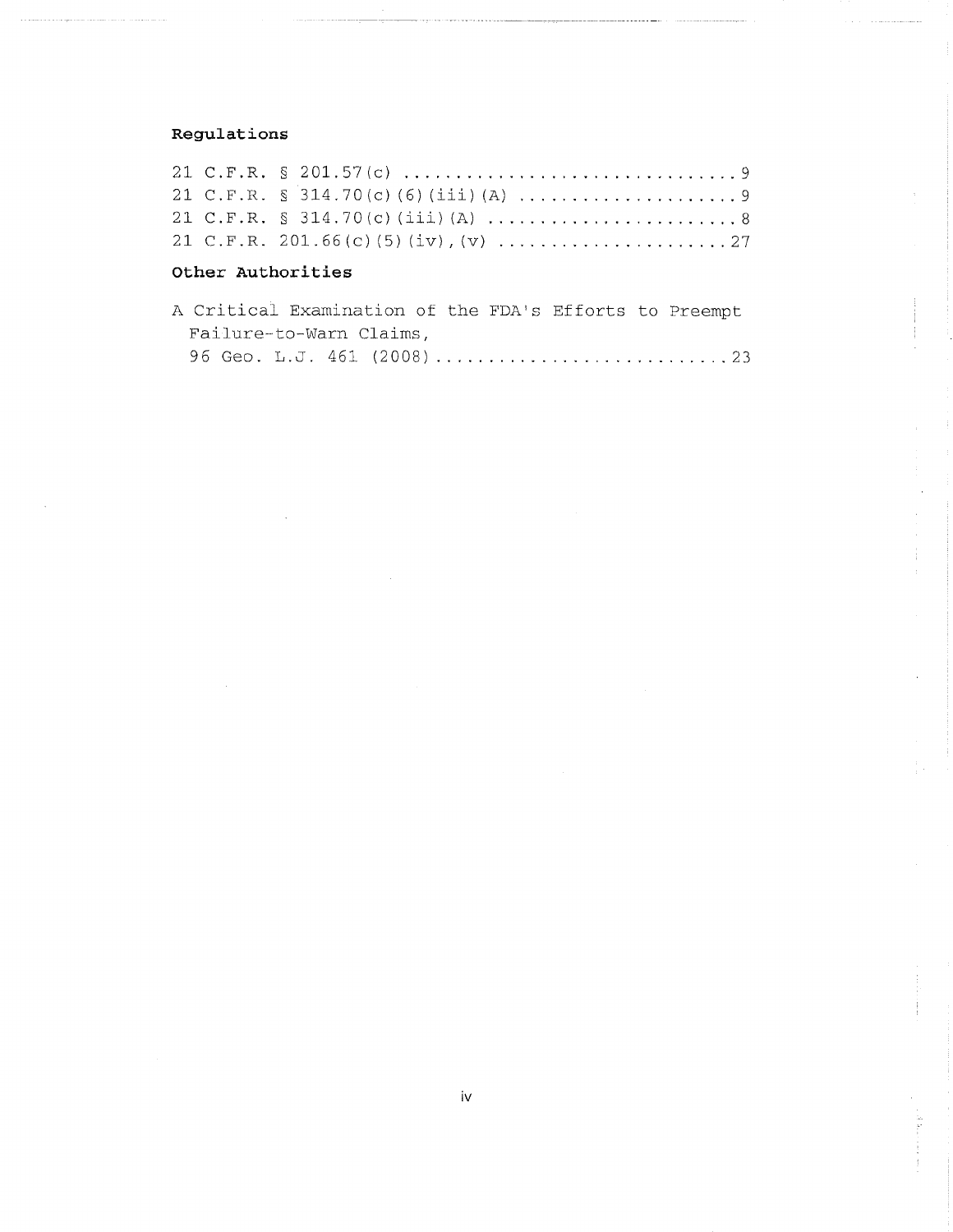#### STATEMENT OF INTEREST OF AMICUS CURIAE

#### **MASSACHUSETS BAR ASSOCIATION**

The Massachusetts Bar Association ("MBA"), founded in 1910, is a non-profit organization that serves the legal profession and the public by promoting the administration of justice, legal education, professional excellence, and respect for the law. As part of its mission, the MBA provides professional support and education to its members, and advocates on behalf of lawyers, legal institutions, and the public. The MBA does not have any financial interest that will be affected by the resolution of this matter.

The MBA is the largest bar association in Massachusetts, with approximately 14,000 members state-wide. The MBA is governed by a set of bylaws, which were most recently approved by the members in March of 2014, which provide for a House of Delegates that consists of a president, president-elect, two vice-presidents, treasurer, secretary, the two most immediate, living past presidents, 18 regional delegates, seven at-large delegates, chairs of its 20 section councils, and others.

v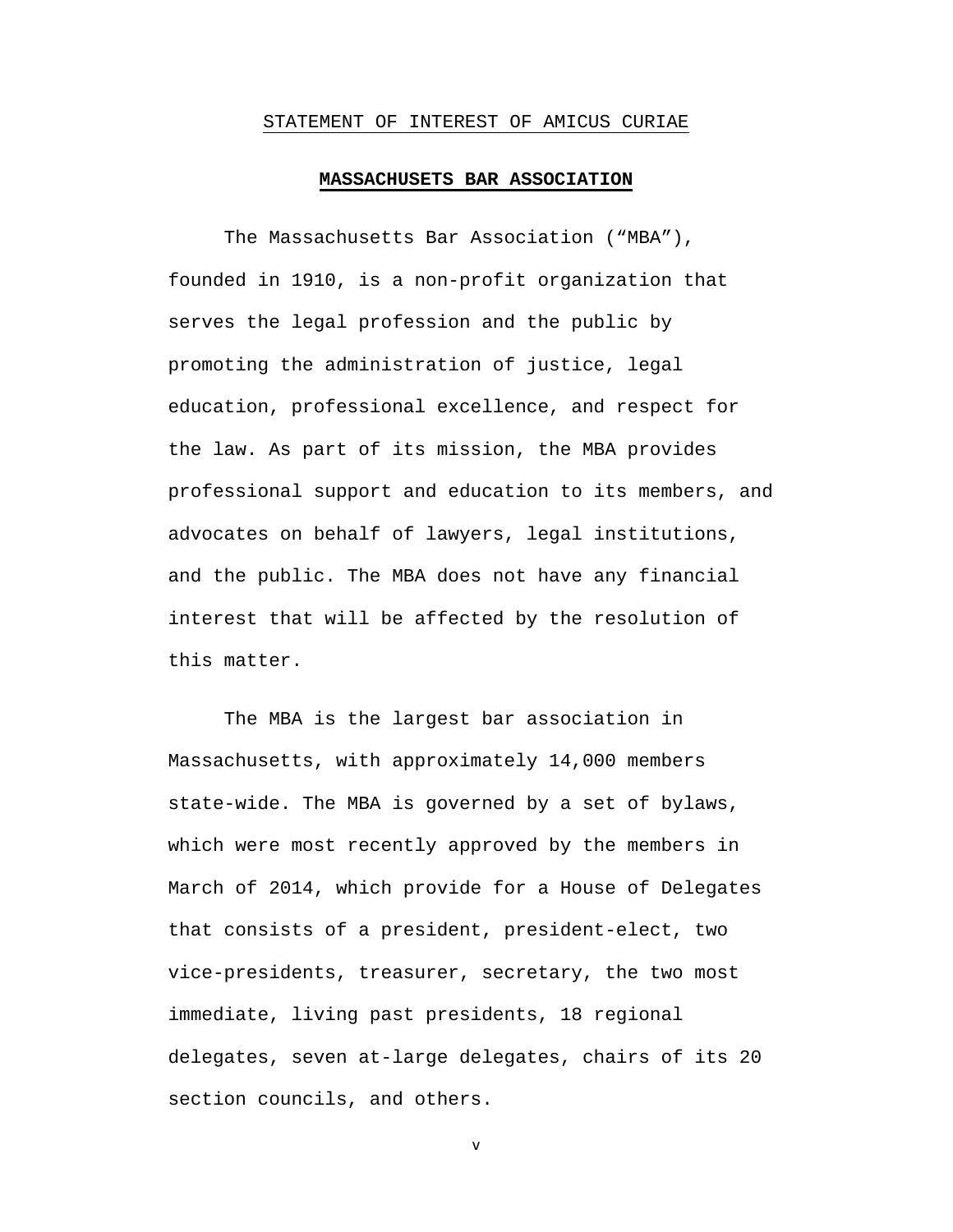The MBA monitors pending litigation and requests from the Supreme Judicial Court for Amicus Briefs to identify cases affecting the public interest, the legal profession, or the administration of justice that warrant participation by the MBA as a friend of the Court. An Amicus Curiae Committee evaluates the cases and assists in preparation of Amicus Briefs advancing the position of the MBA. The MBA's participation and position is determined by vote of the House of Delegates. The ACC and the HOD have determined that the issue of preemption raised in this case warrants the filing of this brief in support of the Plaintiffs-Appellees.

#### **MASSACHUSETTS MEDICAL SOCIETY**

The Massachusetts Medical Society ("MMS") is a professional association of physicians in the Commonwealth of Massachusetts. The purpose of the MMS is to work to advance medical knowledge, to develop and maintain the highest professional and ethical standards of medical practice and health care, and to promote medical institutions formed on liberal principles for the health, benefit and welfare of the citizens of the Commonwealth. The MMS does not have

vi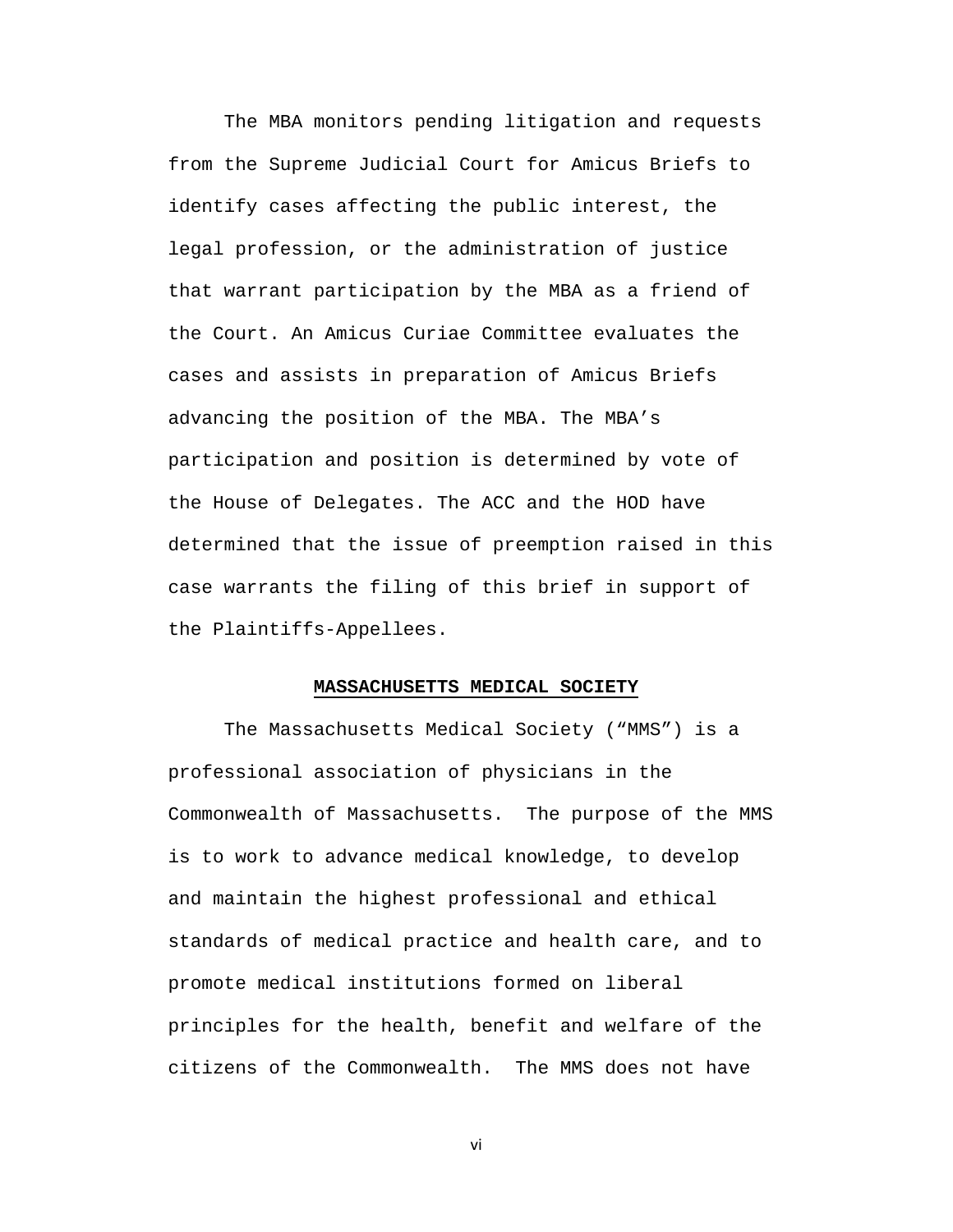any financial interest that will be affected by the resolution of this matter.

The MMS has an interest in pursuing legal issues that affect the shared interests of physicians and patients in the Commonwealth of Massachusetts. The MMS also has an interest in enhancing and protecting the physician-patient relationship and in preserving the physician's ability to make clinical decisions for the benefit of patients. In the case at bar, a finding of preemption would significantly and detrimentally affect physicians' abilities to properly treat and advise their patients, would improperly shift the risk of manufacturers' failures to warn consumers to physicians, and would ultimately reduce patient safety. The MMS therefore files this brief in support of Plaintiffs-Appellees in an effort to ensure the health and safety of the citizens of Massachusetts.

vii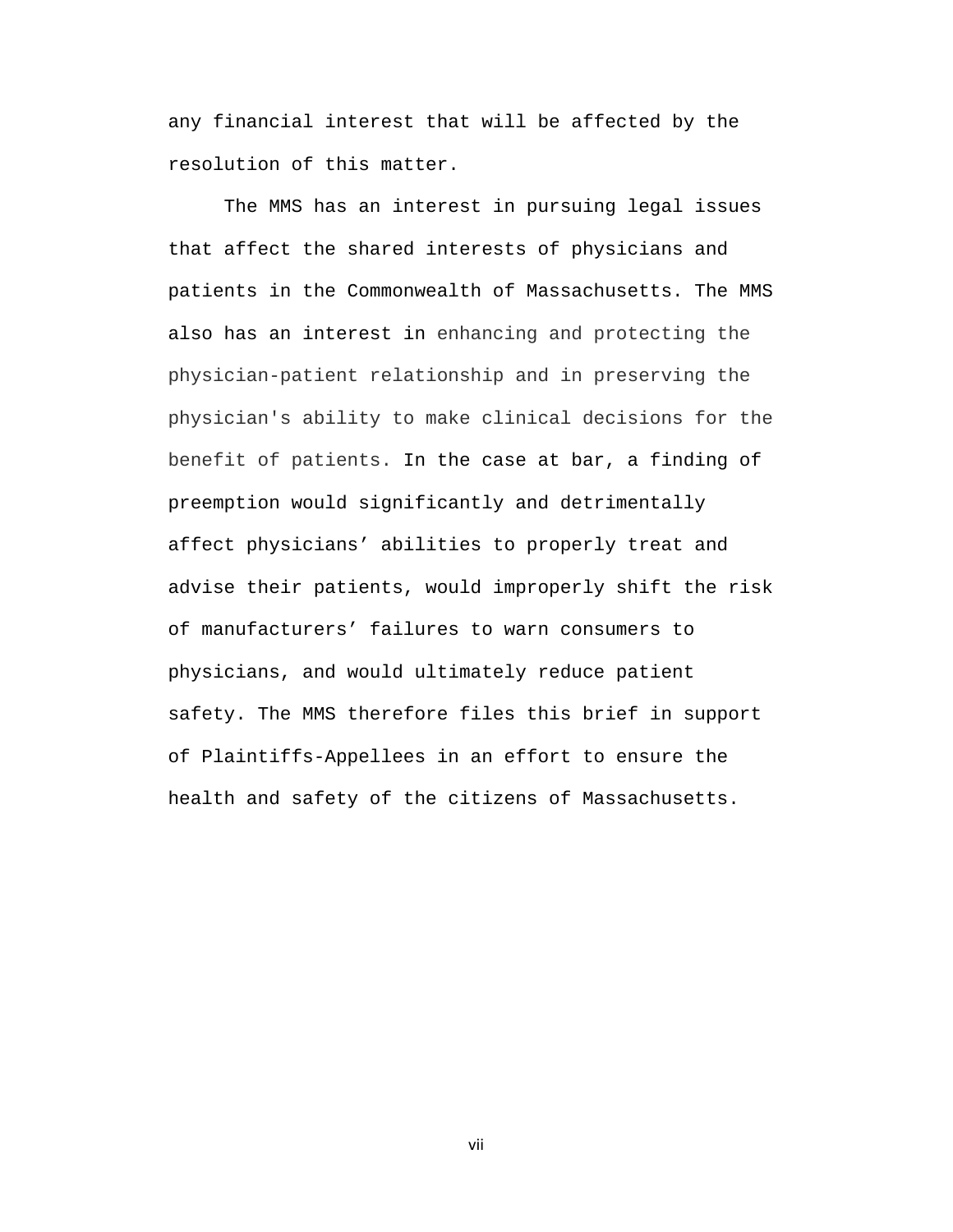#### ISSUE PRESENTED

The Massachusetts Bar Association and the Massachusetts Medical Society jointly submit this Amicus Brief in response to the following question posed by the Court: "Whether the plaintiffs' failure to warn claim – i.e., that the label on the defendants' drug should have instructed the consumer to discontinue usage if certain symptoms manifested – was preempted by Federal law on the theory that the proposed warning would have directly conflicted with Federal requirements, making it impossible for the defendants to comply with both Federal law and a State common law duty to warn ...?"

The Amici submit that the answer to the question is no, and that the Court should hold that the law of Massachusetts governs the rights of the parties.

#### INTRODUCTION AND SUMMARY

At the core of the question posed by this Court is whether federal law insulates Defendant brand-name drug manufacturers from liability when they fail to adequately warn consumers about potential adverse effects of their Over-The-Counter ("OTC") drugs. Under the explicit terms of the applicable federal statutes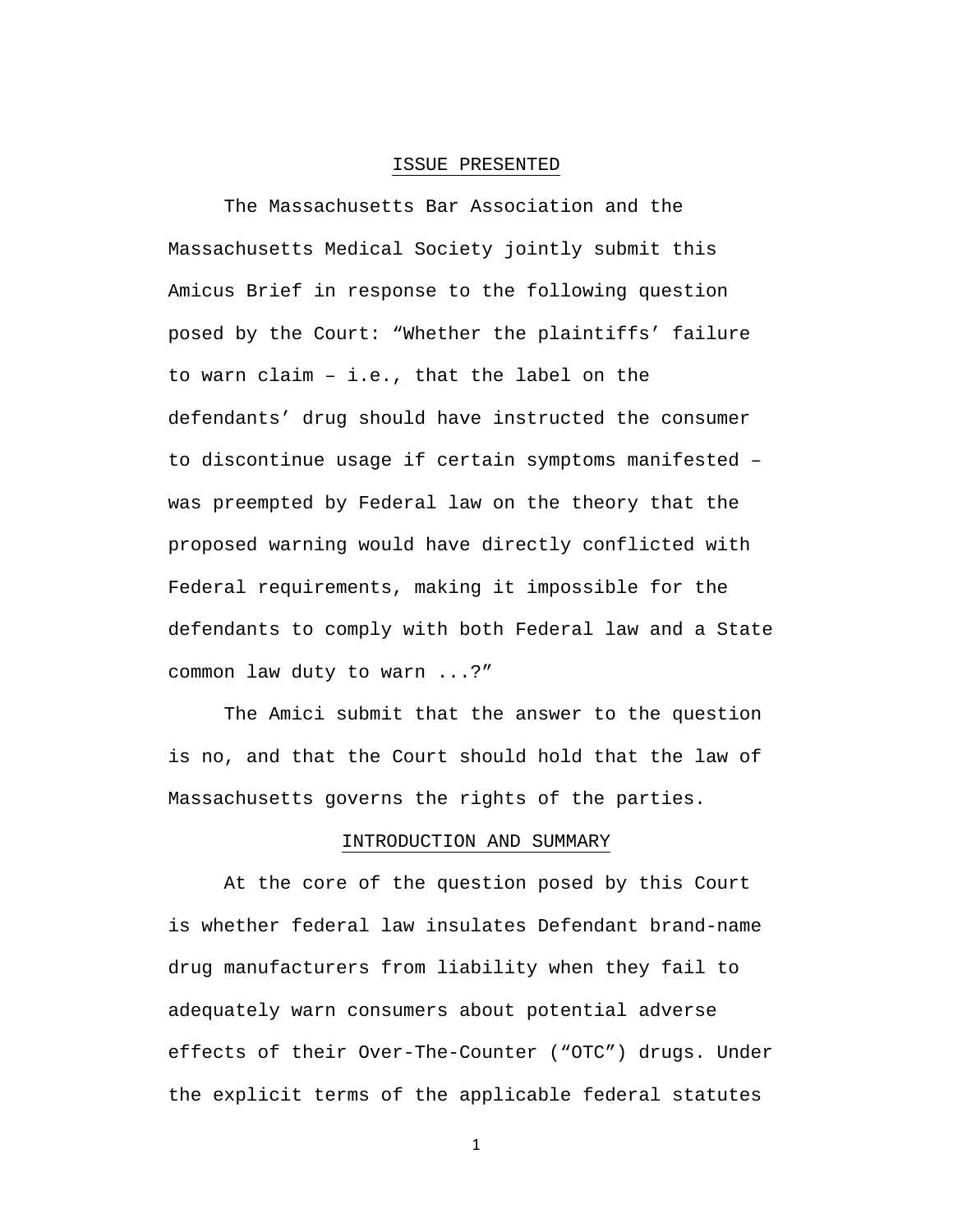and basic principles of federalism, state law authorizing failue-to-warn claims and compensatory remedies are not preempted. State law does not stand "as an obstacle to the accomplishment and execution of the full purposes and objectives of Congress*." Wyeth v. Levine*, 555 U.S. 555, 589 (2009). On the contrary, "state law offers an additional, and important, layer of consumer protection that complements FDA regulation." *Id*. at 579. (pp. 1-7)

On the record in this case, the Defendants' claim of a direct conflict between the jury's verdict and federal requirements has no merit. "Impossibility preemption is a demanding defense." *Wyeth* at 572. The defendants have failed to produce the sort of "clear evidence" needed to establish that it was impossible for defendants to comply with both federal and state requirements. *Wyeth* at 570-73. (pp. 10-19)

Important public policy concerns counsel against preemption in this case. As the Supreme Court has explicitly acknowledged, the FDA admittedly lacks the resources to fulfill its duties. A conclusion that state law has been preempted in this case would put the health and safety of Massachusetts citizens at risk. A preemption conclusion insulating drug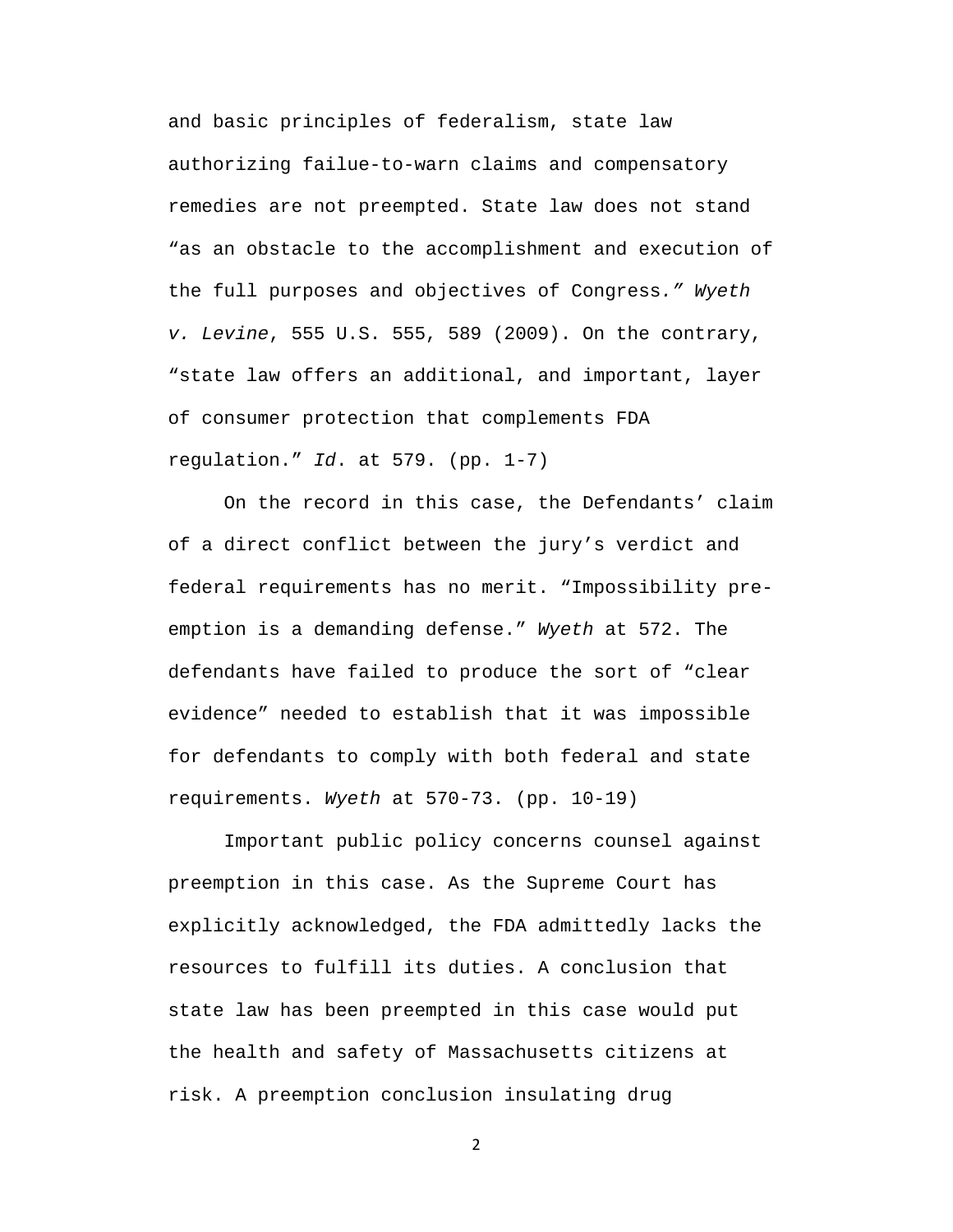manufacturers from liability would also improperly shift risk and costs to physicians, consumers, and the Commonwealth's taxpayers. (pp. 19-29)

#### STATEMENT OF THE CASE

The Amici accept and adopt the statement of the case and the statement of facts in the brief of the Plaintiffs-Appellees.

#### ARGUMENT

## I. PLAINTIFFS' STATE LAW CLAIMS FOR FAILURE TO WARN ARE NOT PREEMPTED BY FEDERAL LAW.

## A. Basic Preemption Principles

Fundamental presuppositions inherent in our federal system establish the primacy of state law in most fields, and the generally interstitial nature of federal law. It is well-established that "the purpose of Congress is the ultimate touchstone in every preemption case." *Wyeth v. Levine*, 555 U.S. at 565 (quoting *Medtronic, Inc. v. Lohr*, 518 U.S. 470, 485 (1996). In ascertaining legislative intent for purposes of preemption, particularly where "Congress has 'legislated . . . in a field the States have traditionally occupied,'" *Wyeth*, 555 U.S. at 565, a court must "start with the assumption that the historic police powers of the States were not to be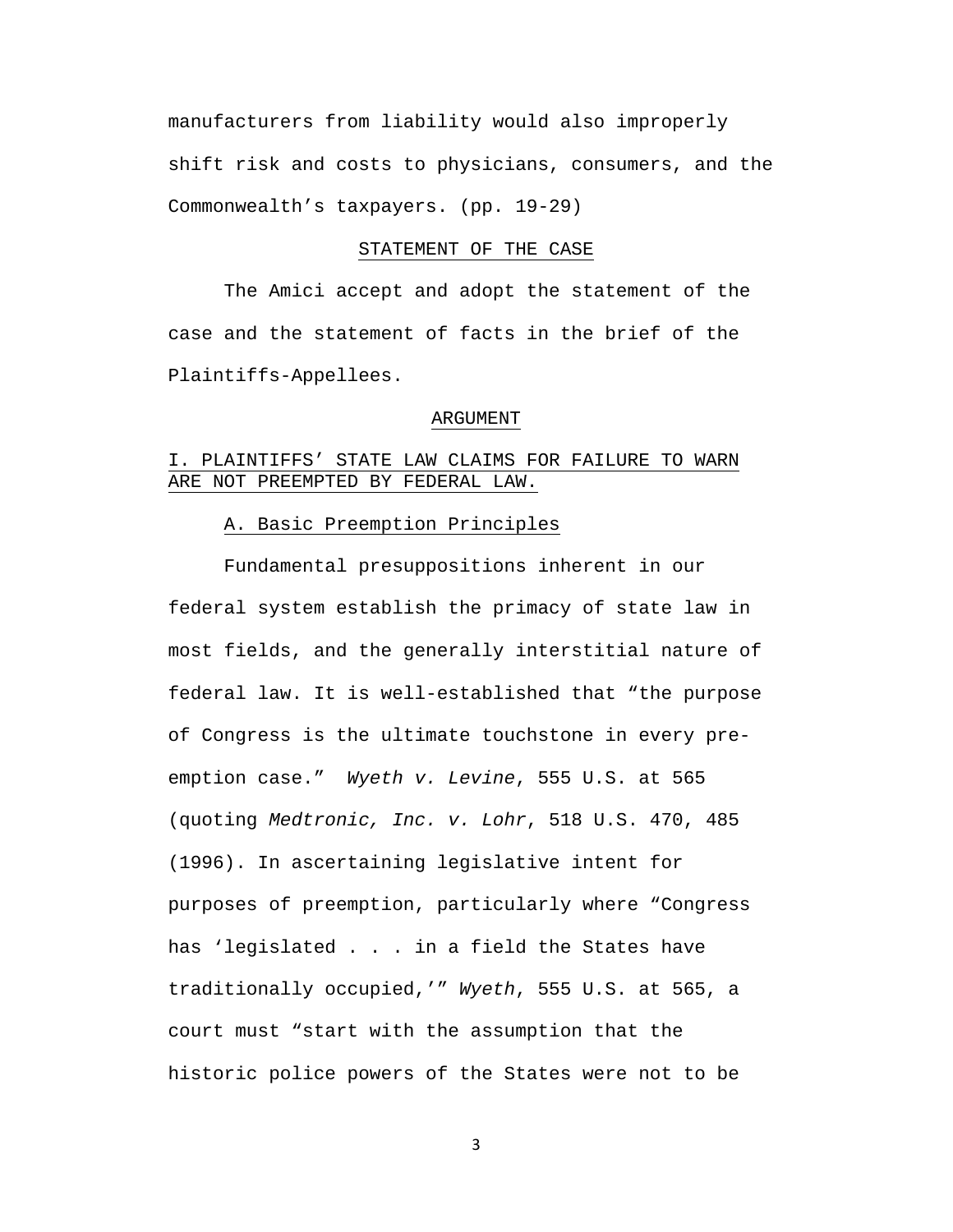superseded by the Federal Act unless that was the clear and manifest purpose of Congress." *Id*.*; see Sawash*, *v. Suburban Welders Supply Co.*, 407 Mass. 311, 315 (1990); *Arthur D. Little, Inc. v. Comm'r of Health & Hospitals of Cambridge*, 395 Mass. 535, 546 (1985). "The States traditionally have had great latitude under their police powers to legislate as 'to the protection of the lives, limbs, health, comfort, and quiet of all persons.'" *Arthur D. Little, Inc.*, 395 Mass. at 546 (quoting *Met. Life Ins. Co. v. Massachusetts*, 471 U.S. 724, 756 (1985).

Moreover, "the presumption against preemption is even stronger against preemption of state remedies, like tort recoveries, when no federal remedy exists." *Abbot by Abbot v. Am. Cyanamid Co.*, 844 F.2d 1108, 1112 (4th Cir. 1988) (citing *Silkwood v. Kerr–McGee Corp.,* 464 U.S. 238, 251 (1984)). In the case at bar, no federal remedy exists and preemption would leave injured consumers without a remedy.

The Supremacy Clause establishes, of course, that in the event of a direct conflict between state and federal law, federal law will control. But such a direct conflict is difficult to establish, and never lightly to be assumed. *See generally, Sawash*, 407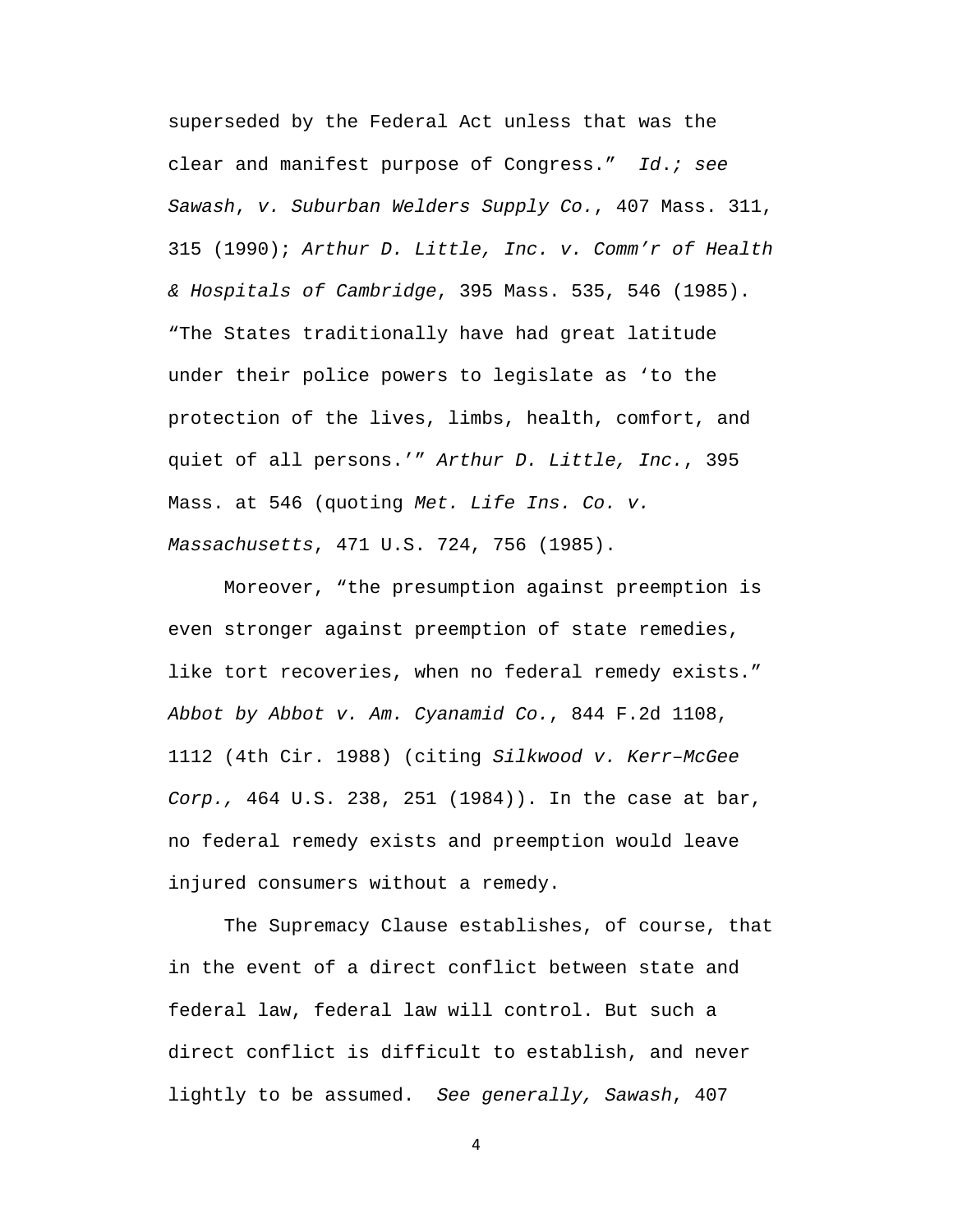Mass. 311, 314-15 (1990). Accordingly, "[p]reemption ... is not favored, and State laws should be upheld unless a conflict with Federal law is clear." *Id.*, at 315 (quoting *Attorney Gen. v. Travelers Ins. Co.*, 385 Mass. 598, 602 (1982)).

The party "seeking to displace the State action to show preemption" has the burden of doing so "with hard evidence of conflict based on the record." *Comm. Elec. Co. v. Department of Pub. Utils.*, 397 Mass. 361, 376 (1986). State law will be preempted only when "compliance with both state and federal law is impossible,...or when the state law 'stands as an obstacle to the accomplishment and execution of the full purposes and objectives of Congress.'" *Sawash*, 407 Mass. at 314-15 (internal citations omitted); *Wyeth,* 555 U.S. at 565.

B. Congress Has Expressly Provided That The Federal Food, Drug, And Cosmetic Act Does Not Displace State Tort Law Imposing Product Liability Upon Manufacturers Of Over The Counter Drugs For Failure To Provide Adequate Warnings To Consumers.

In this type of pre-emption case, it is essential to engage in a detailed analysis of Congressional intent and the regulatory system Congress created to carry out its goals. It is a given that "different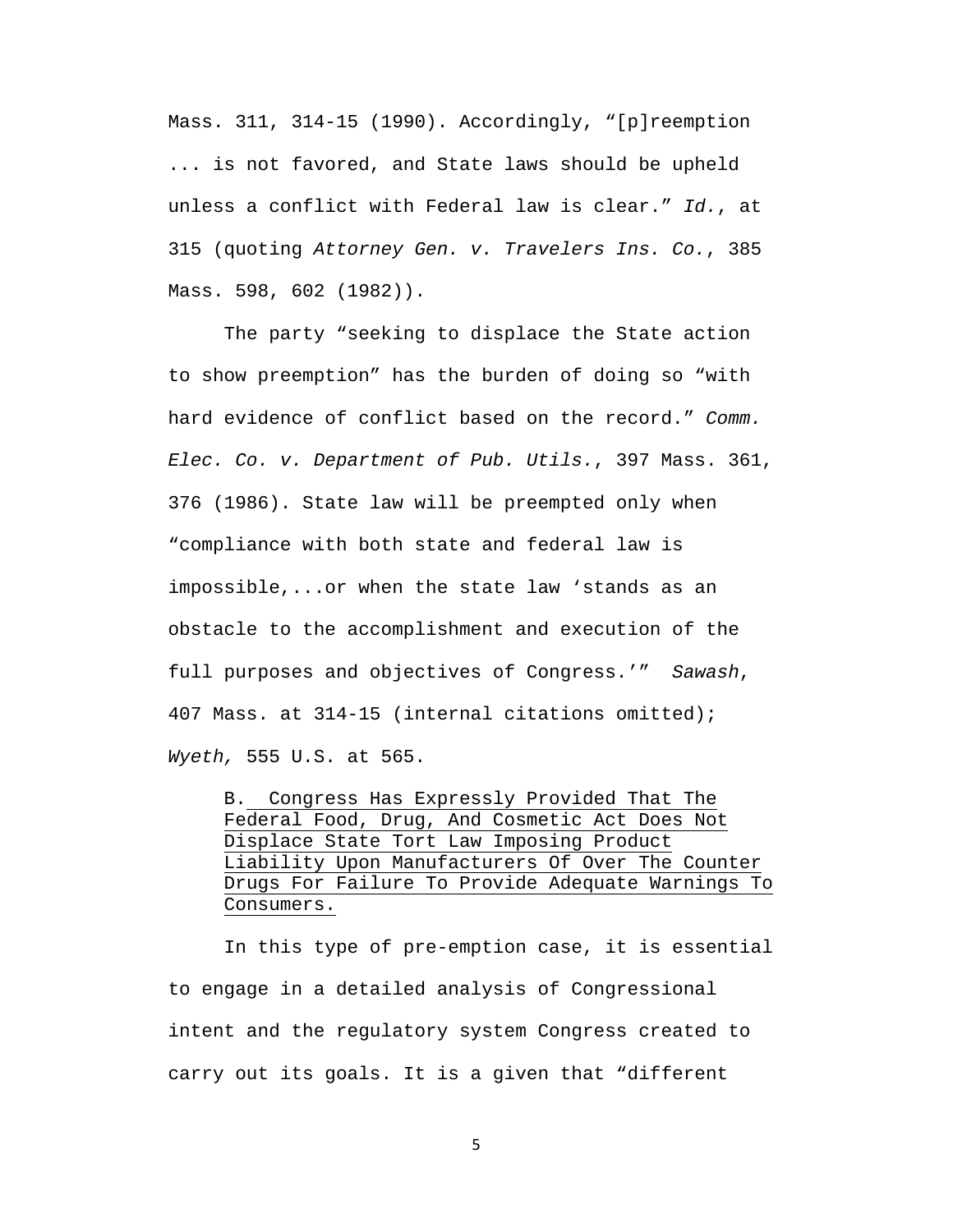federal statutes and regulations may lead[]to different pre-emption results." *PLIVA, Inc. v. Mensing*, 131 S. Ct 2567, 2582 (2011)*.*

The recent cases of *PLIVA, Inc. v. Mensing*, 131 S. Ct 2567 (2011) and *Mutual Pharmaceutical, Inc. v. Bartlett*, 133 S. Ct. 2466 (2013), held that state law failure-to-warn suits against generic prescription drug manufacturers were pre-empted because federal law prohibited those manufacturers from changing their label; but the defendants here are brand-name manufacturers of the over-the-counter drug Children's Motrin. "It is beyond dispute that the federal statutes and regulations that apply to brand-name drug manufacturers are meaningfully different than those that apply to generic drug manufacturers." *PLIVA*, 131 S. Ct. at 2582.

For this reason, the Court in *PLIVA* took pains to point out that the *Wyeth* case, which had held that state law was not pre-empted, remains good law because a brand-name drug manufacturer is permitted "to unilaterally strengthen its warning." *PLIVA*, 131 S. Ct at 2581. The federal regulations allowed the company, of its own volition, to strengthen its label in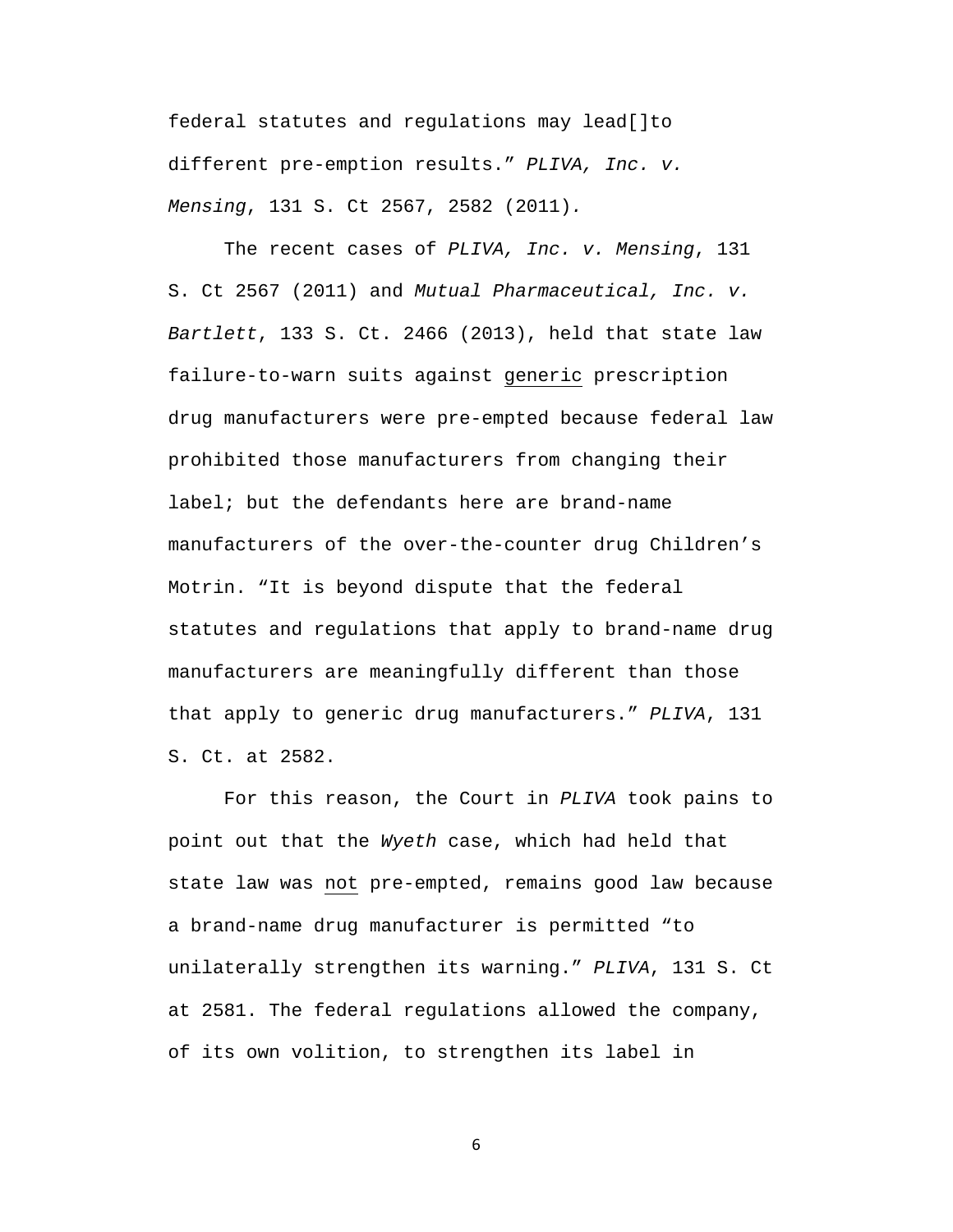compliance with its state tort duty. The same is true of the defendants here.

The Food, Drug and Cosmetic Act (FDCA), 21 U.S.C. § 321 et seq., expressly preserves injured consumers' ability to bring state law product liability claims against manufacturers of over-the-counter drugs. Section 379r(e) of the FDCA states:

Nothing in this section shall be construed to modify or otherwise affect any action or the liability of any person under the product liability law of any State.

21 U.S.C. § 379r(e).

This clause is a clear expression of the intent of Congress not to preempt product liability suits under state law, and the clause expressly preserves the historic role of state tort law claims in protecting the rights of consumers and compensating injured parties.

C. State Failure-To-Warn Suit Are No Obstacle To The Accomplishment And Execution Of The Full Purposes And Objectives Of Congressional Regulation Of Over-The-Counter Drugs.

In creating the FDCA, Congress intended to "protect the public health" and to "assure the safety, effectiveness, and reliability of drugs." 76 Stat. 780. The primary intent of the FDCA is therefore to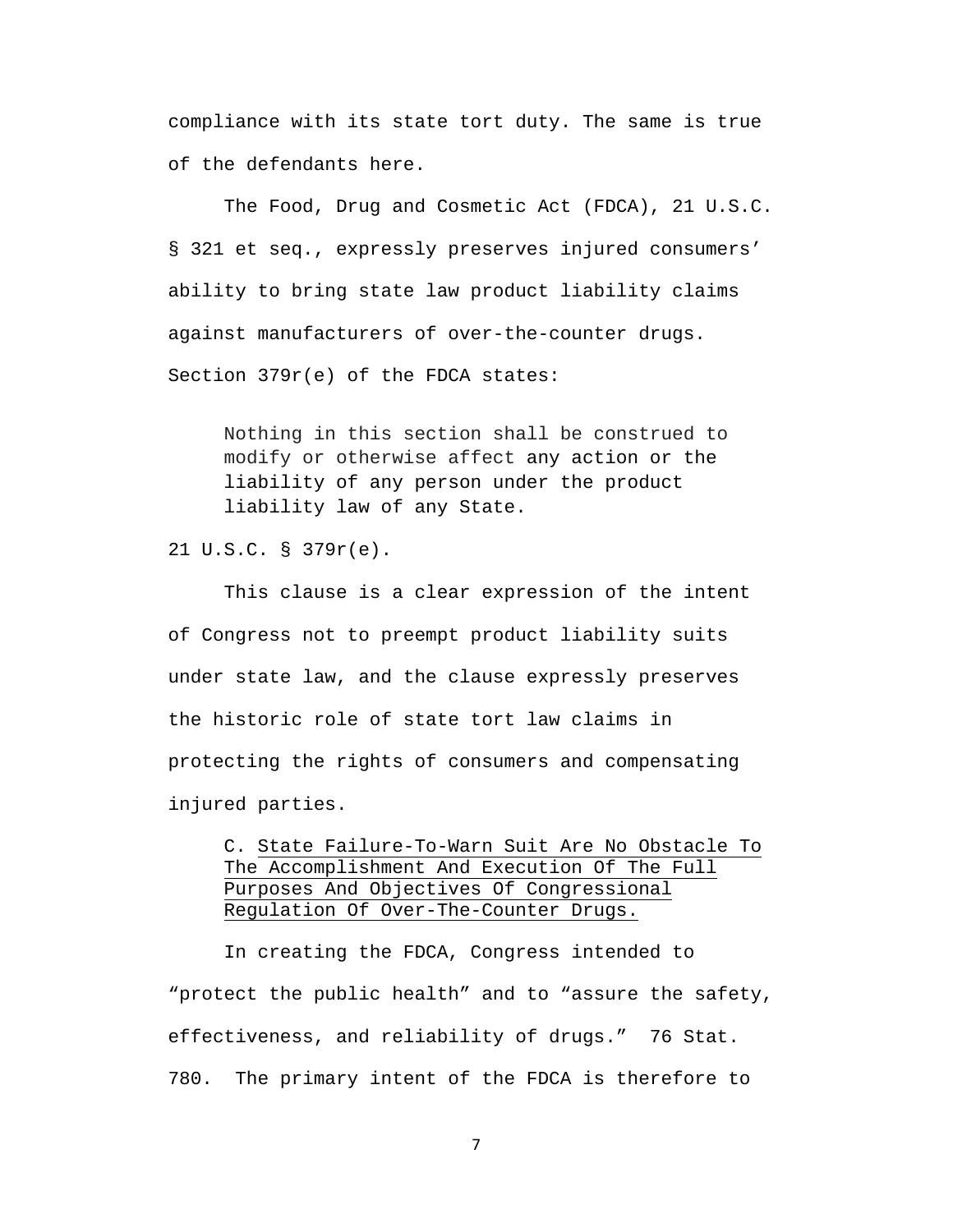protect consumers. *See Kordel v. United States*, 335 U.S. 345, 349 (1948). Congress retained for brand-name manufacturers the obligation to maintain updated warnings labels for their products. Indeed, as the United States Supreme Court stated succinctly in *Wyeth*,

it has remained a central premise of federal drug regulation that the manufacturer bears responsibility for the content of its label at all times. It is charged both with crafting an adequate label and with ensuring that its warnings remain adequate as long as the drug is on the market.

*Wyeth*, 555 U.S. at 570-71. Congress had no intent to foreclose manufacturers from adding adequate warnings to their OTC drugs and no intent to protect them from suits under state law based on their failure to adequately warn consumers. Thus, requiring the defendant manufacturers of OTC drugs to adequately warn consumers does not stand as an obstacle to the accomplishment of the full purpose and objective of congress.

The FDCA explicitly allows brand-name drug manufacturers to assess their own warning labels and modify them if necessary, even without prior FDA approval. Under the Changes Being Effected regulation, ("CBE"), 21 C.F.R. § 314.70(c)(iii)(A), Congress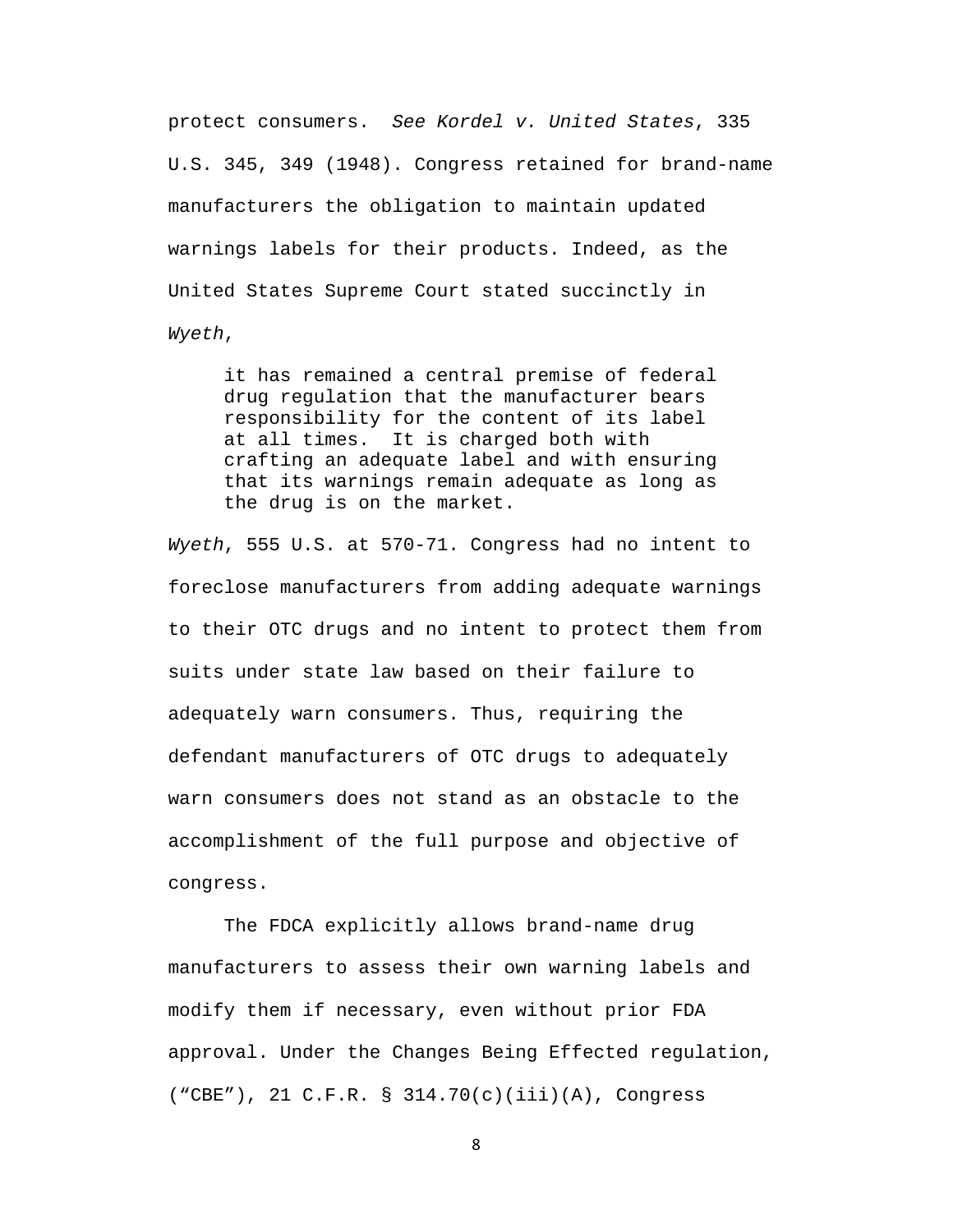provided manufacturers with a mechanism through which they could unilaterally amend a drug label to "add or strengthen a contraindication, warning, precaution, or adverse reaction for which the evidence of a causal association satisfies the standard for inclusion in the labeling under [21 C.F.R. § 201.57(c)]." 21 C.F.R. §  $314.70(c)(6)(iii)(A)$ . A manufacturer is entitled to add warnings based on newly acquired information, such as new data and new analyses of data. *See Wyeth*, 555 U.S. at 569.

The Supreme Court has recognized that even where new data does not exist, if prior drug-related injuries could have prompted a manufacturer to conduct new analyses, this is sufficient to support a finding that the manufacturer could have analyzed its data and strengthened its warning label. *See id.*, at 569-70. Moreover, the Supreme Court has held that the CBE regulation reflects Congressional intent to "adopt[] a rule of construction to make it clear that manufacturers remain responsible for updating their labels." *See id.*, at 568.

The CBE regulation also makes it clear that the fact that the FDA has already approved a warning label does not render that label sufficient if new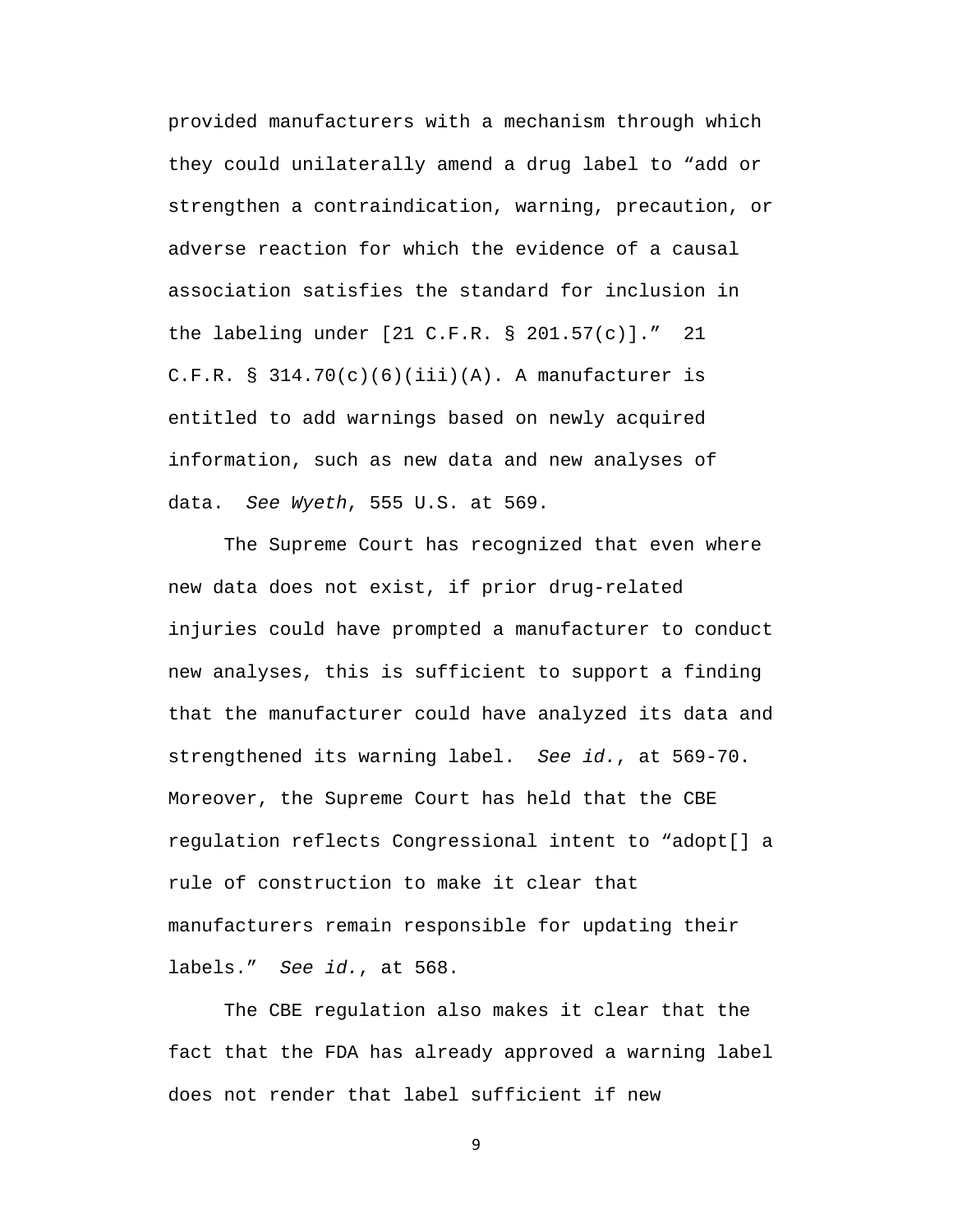information a manufacturer has (or should have) should result in additional warnings. It also acknowledges that a manufacturer, and not the FDA, is in the best position to properly assess the risks of its drugs. This results in an increase in safety, by permitting the distribution of important safety information to the public as quickly as possible, and it also gives the FDA additional information from the manufacturers themselves to use in assessing the adequacy of warnings already improved by the manufacturers.

Because of the CBE regulation, a manufacturer is free to amend its warnings as soon as it learns of new risks that its product poses, without running any risk of violating federal law. Compliance with the duty imposed under state law liability suits to adequately warn of the risks of its drugs cannot possibly be an obstacle to the accomplishment and execution of the full purposes and objectives of Congress because the purposes and goals of both state and federal law are mutually compatible.

# D. No Conflict Exists Between Federal Law And The Jury Verdict.

Conflict preemption does not exist unless it would be *impermissible* under federal law to comply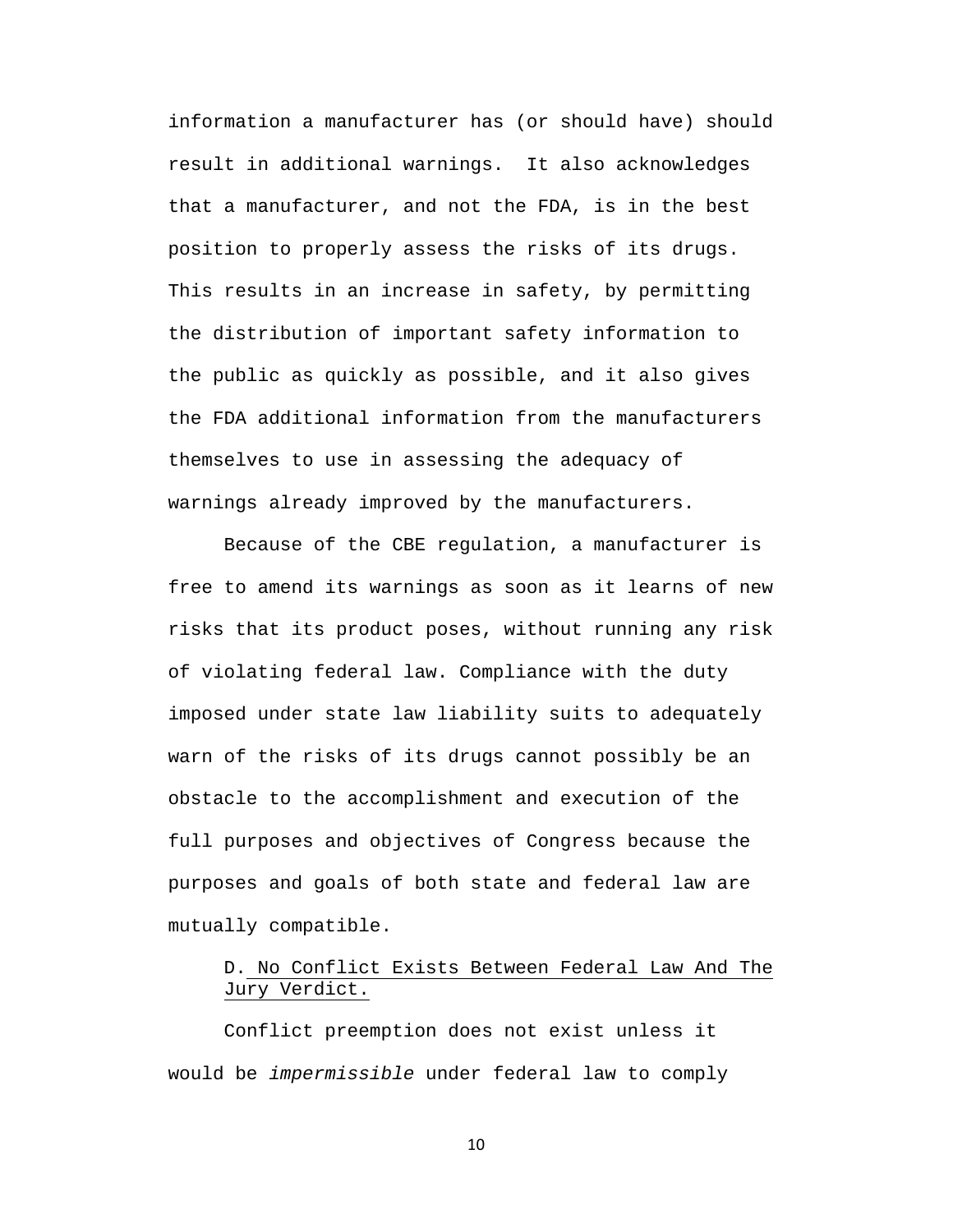with state law. *See Roberts v. Sw. Bell Mobile Sys.*, Inc., 429 Mass. 478, 491 (1999) (quoting *Kargman v. Sullivan*, 552 F.2d 2, 6 (1st Cir. 1977)). There is no actual conflict between federal law and the claim that the warning on Defendants' Children's Motrin label in 2003 was inadequate.

Sammie Reckis suffered her devastating injuries as a result of taking Children's Motrin around Thanksgiving in 2003. The defendants had never tried to modify the warnings on their label before her injuries, despite ample evidence that persuaded the judge and jury below to conclude that their existing label was inadequate, and that the defendants knew or should have known of its inadequacy, but did nothing. The defendant manufacturers do not argue that they attempted to give an adequate warning of any sort about the devastating side-effects suffered by Sammie prior to her injuries but were prohibited from doing so by the FDA. That would be the kind of "clear evidence that the FDA would not have approved a change" to a label's warning referred to by the Supreme Court in *Wyeth,* 555 U.S. 571-73. In fact, defendants made no changes to their label until after the FDA acted in 2006. Absent "clear evidence that the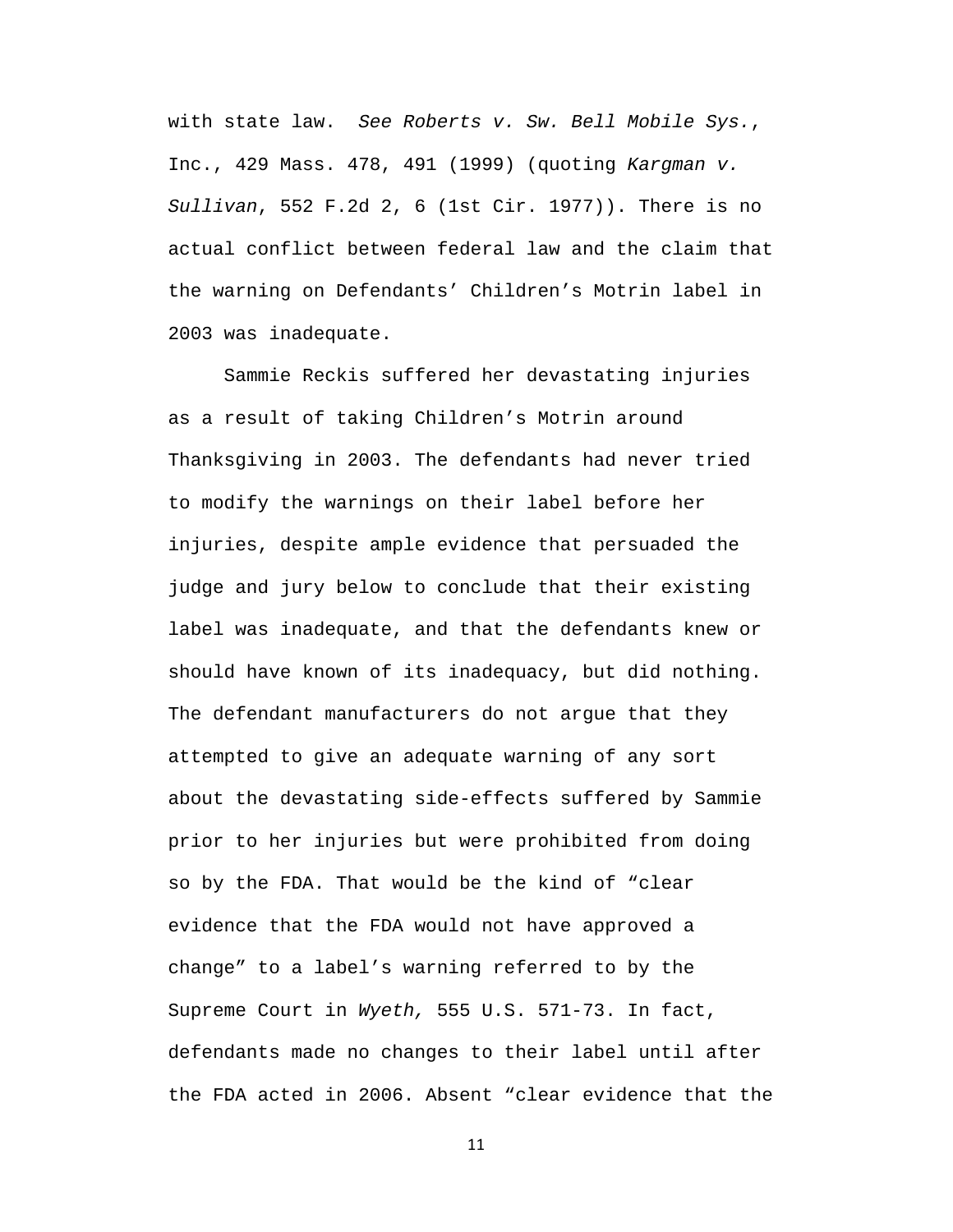FDA would not have approved a change" to a drug's warning label, a court "will not conclude that it was impossible for [a manufacturer] to comply with both federal and state requirements." *Wyeth*, 555 U.S. at 571*.*

The Defendant manufacturers attempt to meet this demanding standard by focusing not on their own efforts prior to the devastating injuries suffered by Plaintiffs, but on a subsequent 2005 Citizens Petition by a consumer protection group requesting that the FDA either (1) require manufacturers of OTC ibuprofen to add a warning to the label stating, among other things, that the drug's use could result in Erythema Multiforme, Stevens Johnson Syndrome and Toxic Epidermal Necrolysis, or (2) withdraw FDA approval for the medication.

By the time it addressed the citizens petition, the FDA itself had completed its own review of ibuprofen, and explicitly found that it was necessary to add a warning to the allergy portion of the drug label stating that skin reddening, rash, and blisters were signs of an allergic reaction. The FDA addressed the petition shortly thereafter, and found that the Children's Motrin warnings did in fact still need to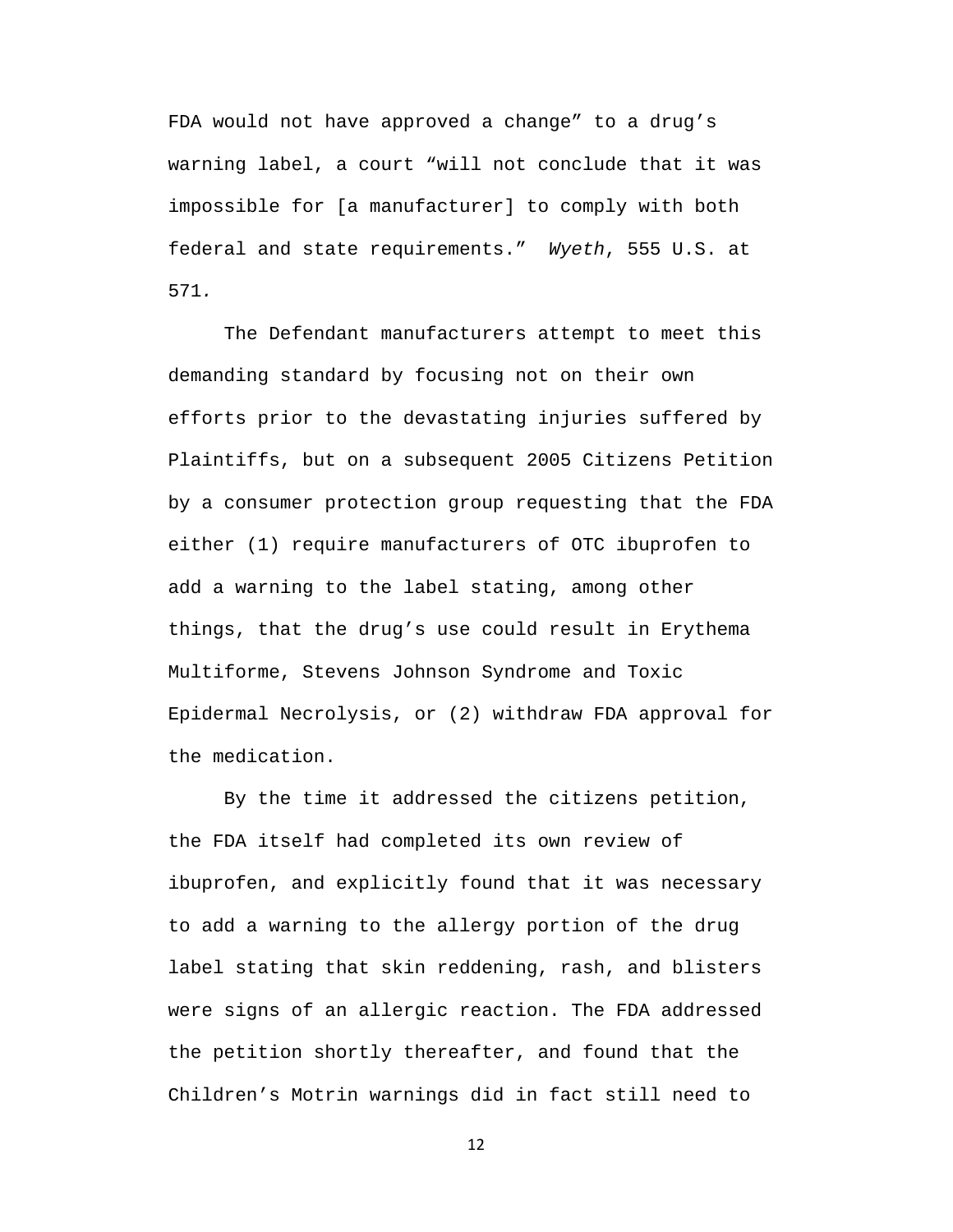be strengthened. Specifically, in addition to the new warnings that the FDA had already requested, it stated that:

We agree that the labeling for OTC NSAIDs, including all ibuprofen products, should be improved to warn consumers about the risks of severe skin reactions associated with OTC ibuprofen products[.] As a result; we have requested that manufacturers include under the *Allergy alert* subheading the symptoms associated specifically with SJS and TEN: We do not believe that it is useful to include the specific terms SJS, TEN, or erythema multiforme, Stevens-Johnson syndrome, and toxic epidermal necrolysis in the OTC label because most consumers are unfamiliar with these terms. In addition, effective OTC labeling communicates warning information in a manner that consumers can quickly and easily identify and understand. Consequently, we believe a description of symptoms is more appropriate. Therefore, prominently displayed under the *Allergy alert* subheading in the Drug Facts Label, the labeling will include:

- skin reddening
- rash
- blisters

In addition, under the *Allergy alert* subheading, the labeling will state: "If an allergic reaction occurs, stop use and seek medical help right away." We believe that adding these symptoms to the *Allergy alert*, with advice to stop use and seek medical attention immediately, will alert and educate consumers to the nature of the allergic reactions associated with SJS and TEN. Further, we intend to continue our consumer education efforts regarding the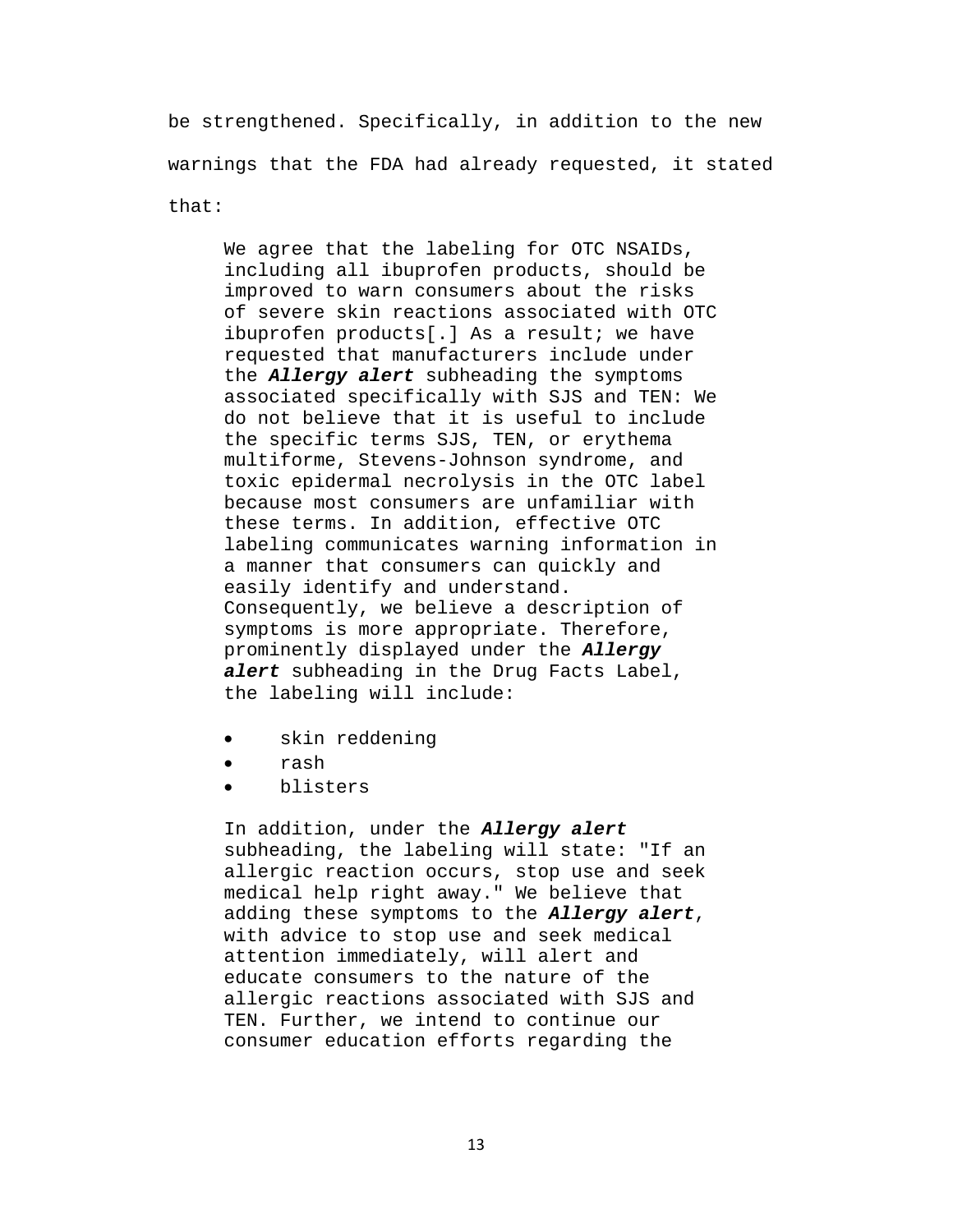safe and effective use of OTC pain relievers.[1](#page-21-0)

The FDA's response to the petition is significant for several reasons. First, the FDA agreed that the warning label for OTC ibuprofen products needed to be improved. Far from rejecting the proposed language, the FDA, on its own initiative in 2005 and before addressing the citizen petition, actually requested that Defendants add a warning to their product stating that use of Motrin can cause an allergic reaction resulting in skin reddening, rash, and blisters.<sup>[2](#page-21-1)</sup>

There was testimony from Lisa Reckis that if the FDA's subsequently approved warning language had been on the label in 2003, she would have stopped giving the Children's Motrin to her daughter (A. 9457), and the jury was warranted in concluding that any parent would have the same reaction to the warning.

l

<span id="page-21-0"></span><sup>1</sup> *See* Department of Health & Human Services Response to Citizen Petition, Docket No. 2005P-0072/CPI, at 8-9 (June 22, 2006).

<span id="page-21-1"></span><sup>2</sup> *See* FDA Supplemental Labeling Request (6/15/2005), http://www.fda.gov/downloads/Drugs/DrugSafety/Postmark etDrugSafetyInformationforPatientsandProviders/ucm1062 52.pdf. In 2005, when the FDA issued this request, it lacked the authority to mandate that a manufacturer revise a product warning. Congress first granted the FDA the authority to do so in 2007. *See Wyeth*, 555 U.S. at 567; 121 Stat. 924-26.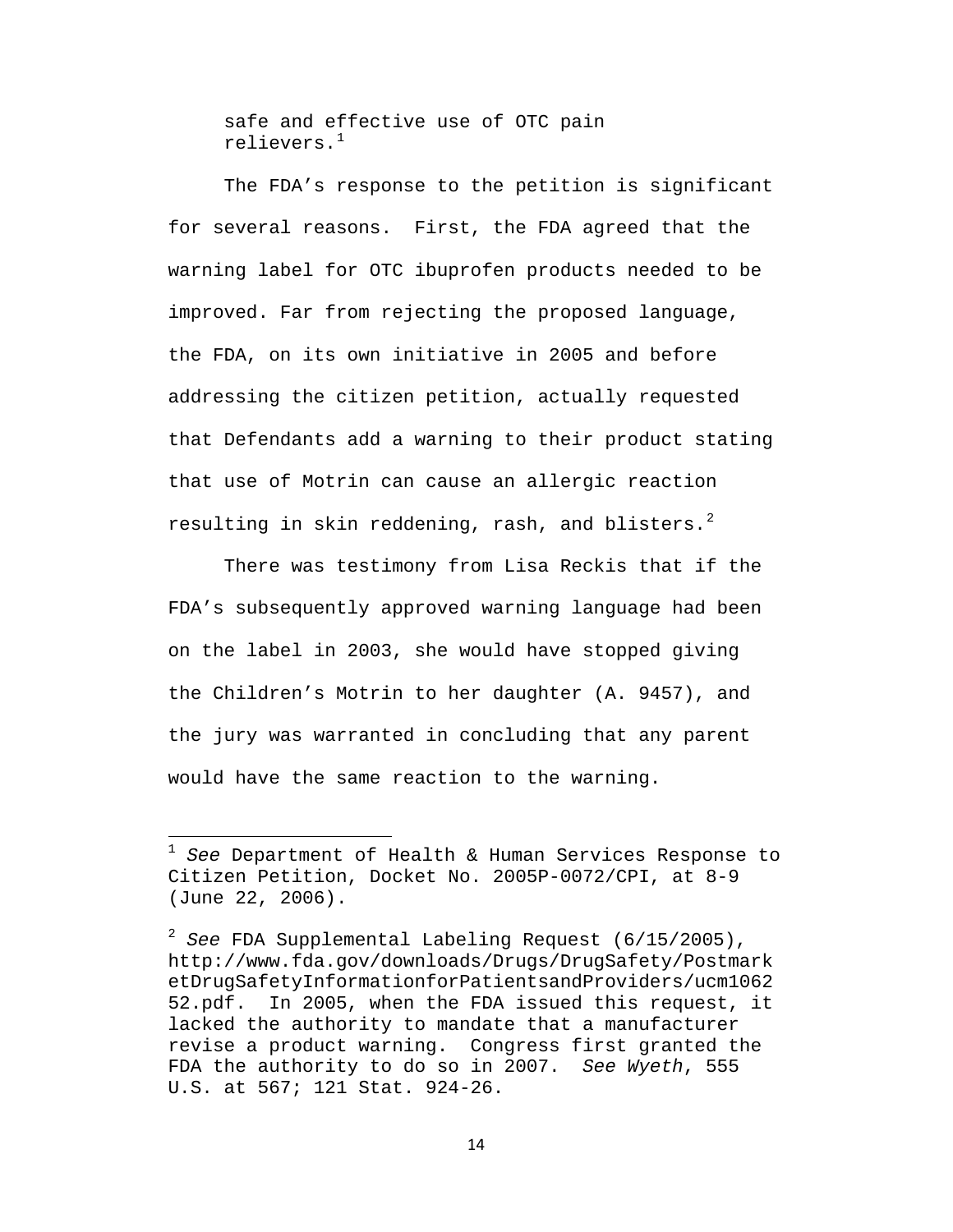Although the FDA chose not to require manufacturers to add the scientific names of medical reactions to their labels, the FDA itself began distributing a Medication Guide directly to consumers along with the prescription version of ibuprofen. $^3$  $^3$ That Guide warns consumers of potential lifethreatening skin reactions that could result from ibuprofen use. Given that the FDA presumably believed that such a warning was sufficiently important to relay to consumers of prescription ibuprofen, there is no reason to believe that the FDA would prohibit a similar warning in the case of OTC ibuprofen.

In denying the citizens petition, the FDA commented that it did not believe that references to the "specific terms SJS, TEN, or erythema multiforme, Stevens-Johnson syndrome, and toxic epidermal necrolysis in the OTC label" would be helpful to include on a warning label, since "most consumers are unfamiliar with these terms."<sup>[4](#page-22-1)</sup> Defendants pounce on

l

<span id="page-22-0"></span><sup>3</sup> *See* Brief for the Plaintiffs-Appellees, Lisa Reckis and Richard Reckis, Individually, and as Parents and Natural Guardians of Their Minor Child, Samantha T. Reckis, 18 (citing to A. 11399).

<span id="page-22-1"></span><sup>4</sup> *See* Department of Health & Human Services Response to Citizen Petition at 8-9, *supra* note 1.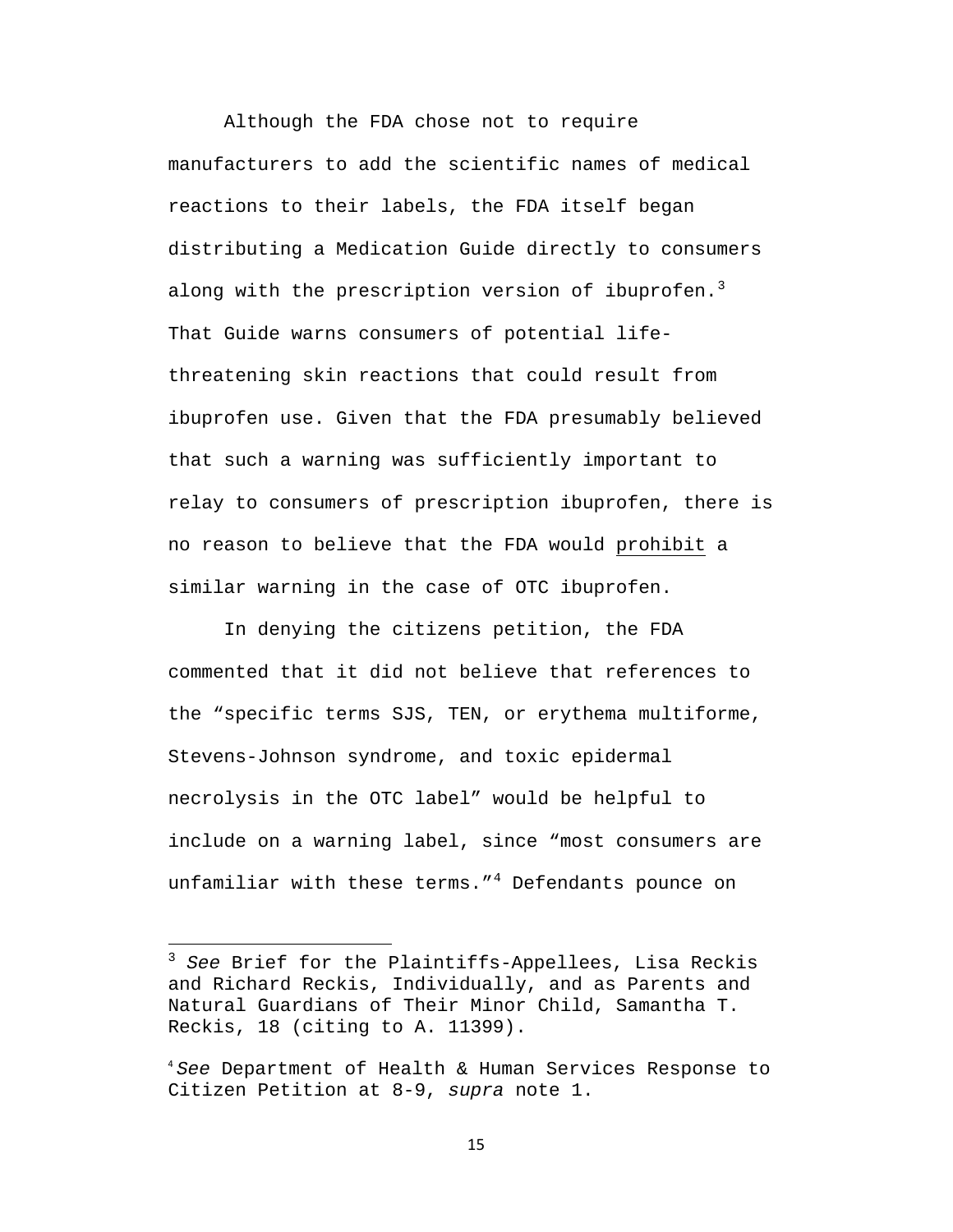that one comment, *dicta* at best, as the basis for "impossibility" and the reason why reversal is required. But the case that went to the jury below did not include a claim that these terms, or any other scientific term, should have been included as a warning.<sup>[5](#page-23-0)</sup> The phrase life-threatening was certainly consistent with the FDA's description of the risks posed by Children's Motrin.

The jury ruled only on the inadequacy of the 2003 label. It was never asked to identify the specific inadequacy. The defendants never asked that the jury in its verdict be requested to distinguish between hypothetical labels with SJS/TEN, or life-threatening, or merely the label in use since 2006, or something else. In fact, fairly read as a whole, the record of this case and the closing argument of defense counsel demonstrate that detailed analysis of the warning label options was not a theory submitted to the jury

l

<span id="page-23-0"></span> $5$  In their Reply Brief, Defendants claim that the jury may have based its award on some misconception that Defendants were responsible for providing a technical warning to their consumers. *See* Reply Brief, at 2. This argument, however, is belied by the trial judge's instruction to the jury, explicitly stating that a warning had to be "understandable to the average user" (10328) – which a technical warning by definition would not be. There is no reason to believe that the jury did not follow this instruction.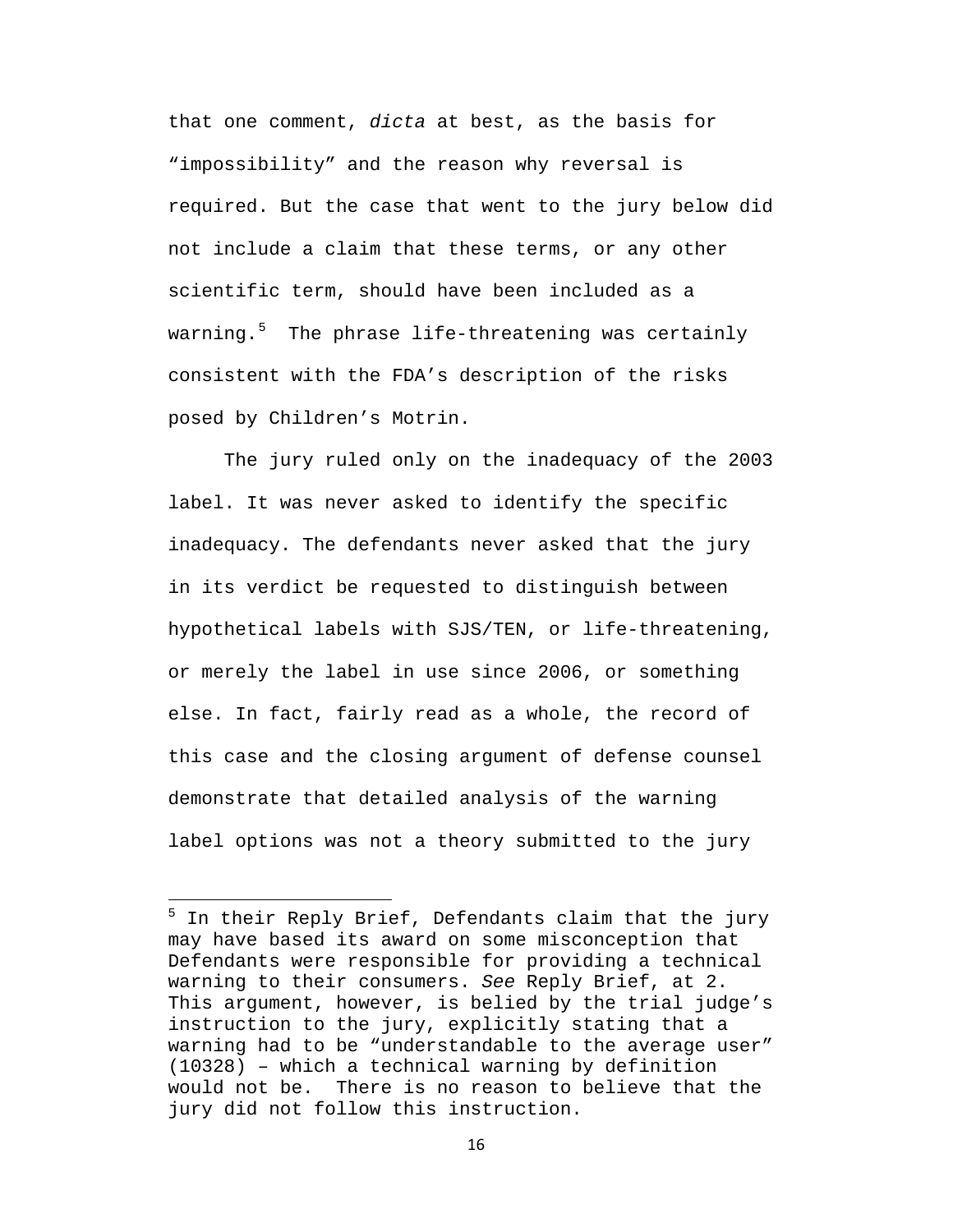at all, let alone a matter of multiple theories they were asked to choose from. Instead, the defendants cast their lot on causation. They should not be permitted to argue for reversal on appeal on a theory of the case different from that pursued at trial.

The FDA was never in a position to simply approve or reject a requested amendment to the Children's Motrin label because a citizens' group filed the petition, as opposed to the manufacturers themselves. There is no way to evaluate what the FDA's response would have been had it had full access to all of the manufacturers' information concerning OTC Children's Motrin.

*Wyeth's* clear evidence standard is not met by speculation about whether the FDA's adoption, subsequent to the injury in this case, of stronger warning label requirements, in a proceeding the manufacturers declined to participate in, can be taken to prohibit the manufacturers from adopting even stronger warnings. That the FDA was unwilling to *require* manufacturers to provide specific additional warnings to their labels does not mean that the FDA would not have *allowed* the manufacturers to include those warnings had the manufacturers themselves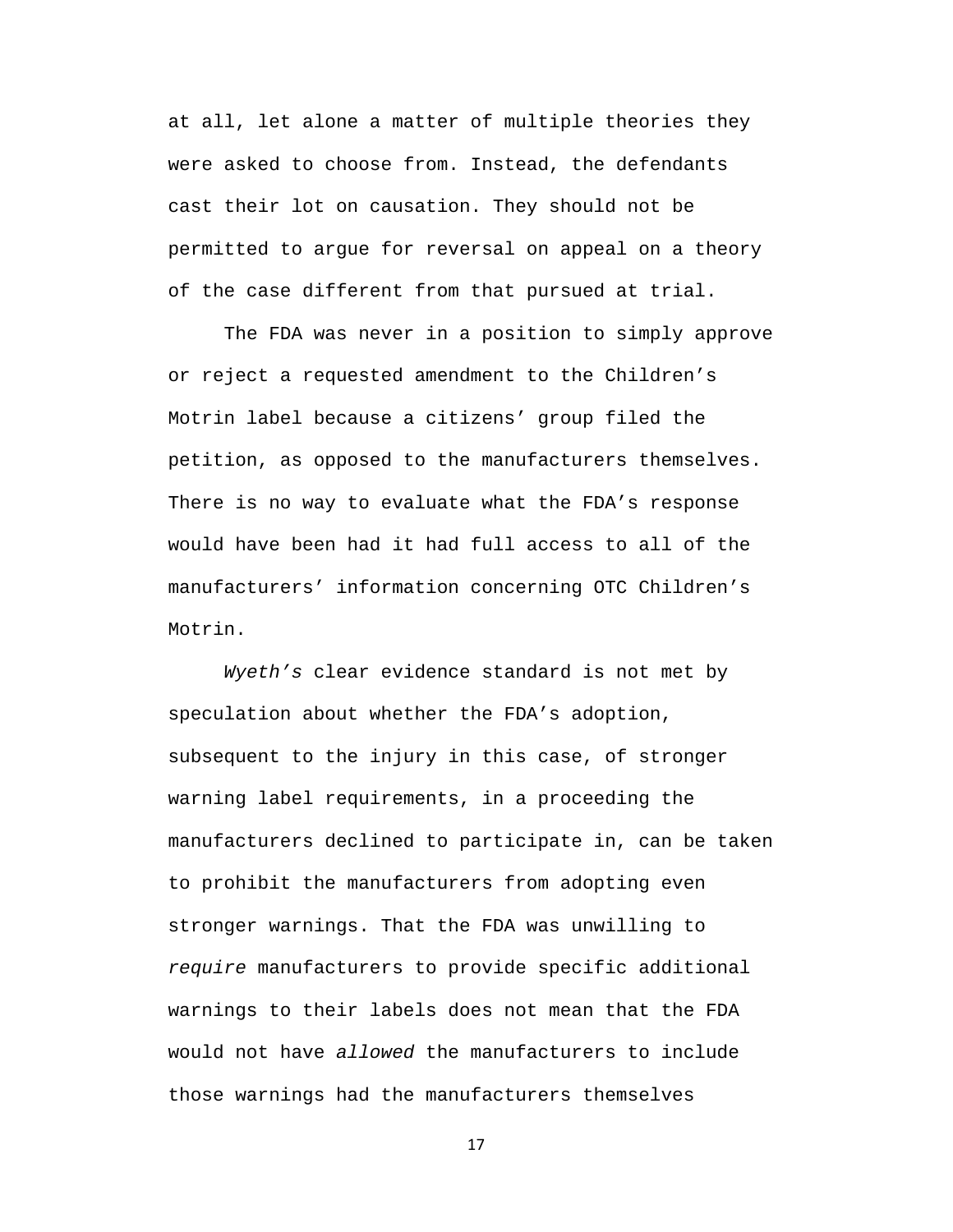requested permission to do so. *See, e.g., Wyeth*, 555 U.S. at 573 ("...the mere fact that the FDA approved Phenergan's label does not establish that it would have prohibited . . . a change.").

In essence, therefore, the purported actual conflict argument proffered on appeal by the defendants amounts to no more than a repackaging of the discredited idea that the FDA's labeling determinations are both a floor and a ceiling. *Wyeth,* 555 U.S. at 573-74. No ceiling can be implied under these statutory provisions; the fact that acting on its own the FDA requested stronger labels does not justify a conclusion that it had prohibited a manufacturer from doing even better.

In sum, the relevant inquiry is not whether the FDA required the warning that the citizens' group requested. Instead, the relevant inquiry is whether it would have been impossible for the manufacturers to comply with a state-law duty to modify their warnings without violating federal law. *See Wyeth*, 555 U.S. at 563; *Fidelity Fed. Sav. & Loan Assn. v. de la Cuesta*, 458 U.S. 141, 153 (1982).

The FDA's decision in 2006 that the label on Children's Motrin was inadequate is not "clear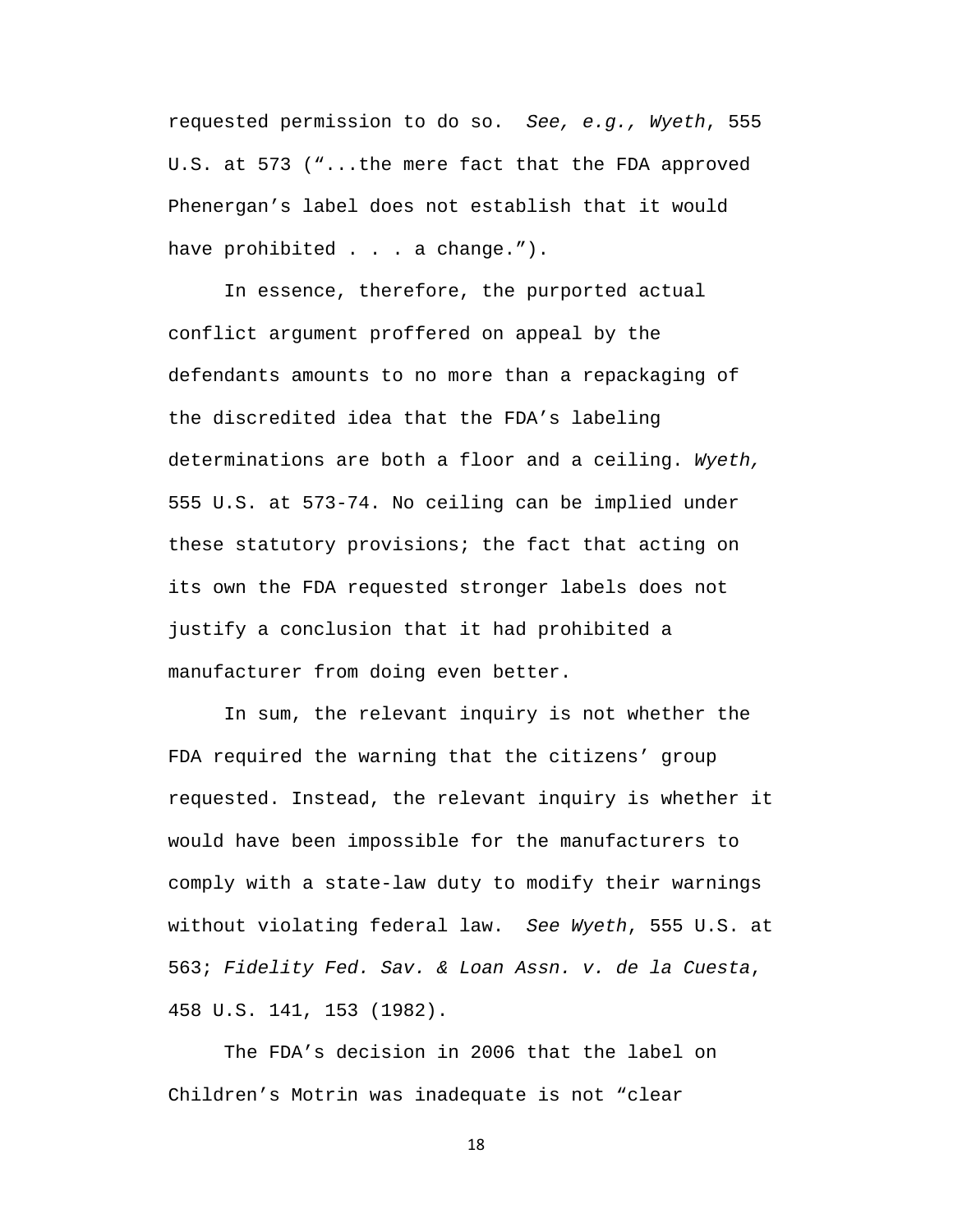evidence" that the FDA would not have approved a change in the defendants' 2003 label to adequately warn consumers in a manner that would have alerted Sammie Reckis's parents to the serious risks posed by her reaction to Children's Motrin. There is no conflict between federal law and the jury's verdict that the 2003 label's warnings were inadequate.

II. IMPORTANT PUBLIC POLICY CONSIDERATIONS COUNSEL AGAINST ANY CONCLUSION THAT PREMPTION IS WARRANTED IN THE CIRCUMSTANCES OF THIS CASE.

A. Since The FDA Is Not Capable Of Acting As The Sole Source For OTC Drug Warnings, A Conclusion That State Law Has Been Prempted Would Put The Health And Safety Of Massachusetts Citizens At Risk.

As of 2006, the FDA regulated approximately 11,000 drugs.  $6$  The prospect that FDA would have up-todate and complete information at all times concerning each drug is simply not realistic. The FDA is also tasked with attempting to monitor adverse reactions from OTC drugs through its receipt and analysis of medication error reports. Through this program, healthcare professionals "review medication error

<span id="page-26-0"></span><sup>6</sup> *See* Michelle Meadows*, Promoting Safe and Effective Drugs for 100 Years, Food and Drug Administration,*  Feb. 2006,

http://www.fda.gov/AboutFDA/WhatWeDo/History/ProductRe gulation/PromotingSafeandEffectiveDrugsfor100Years/.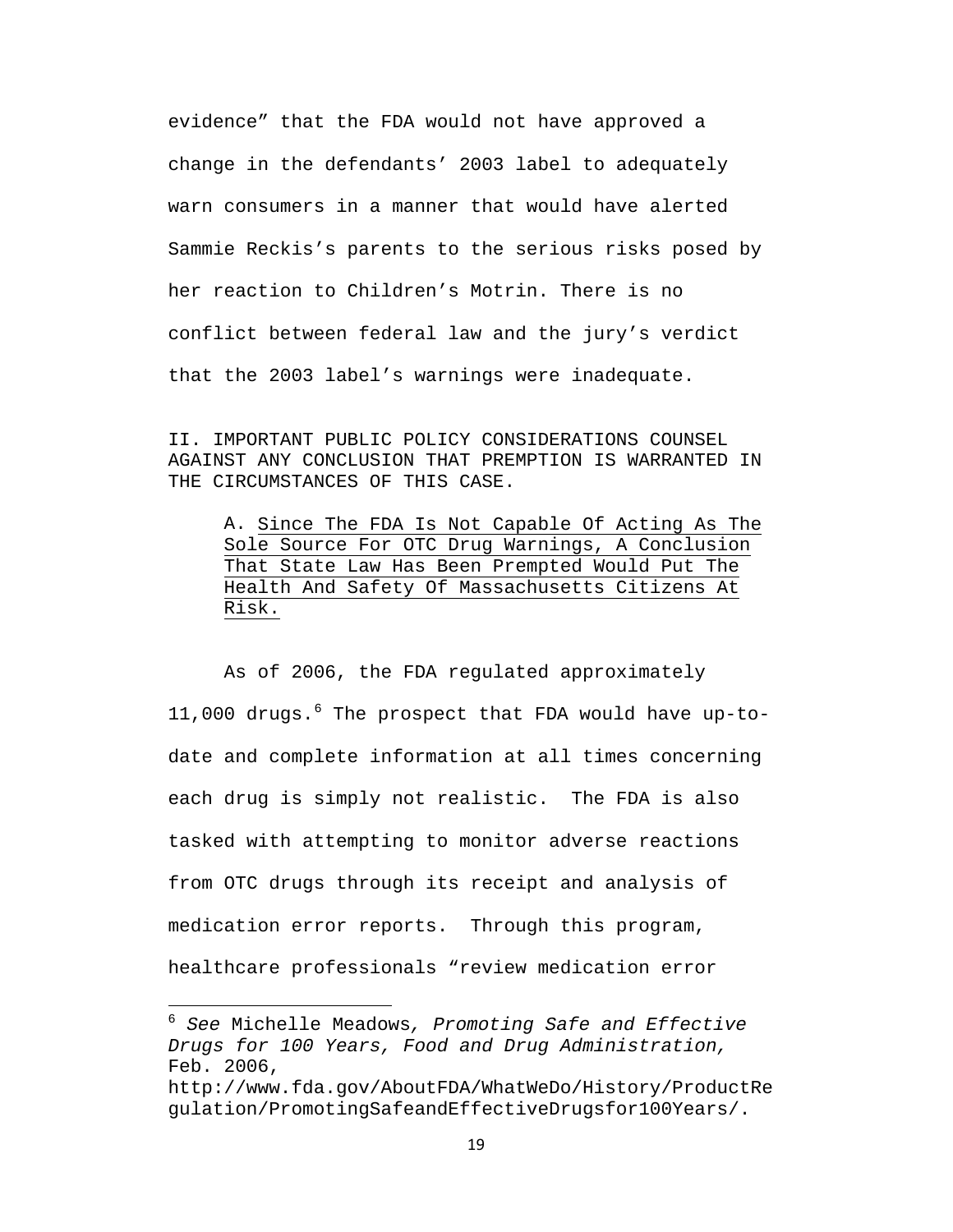reports sent to MedWatch, evaluate causality, and analyze the data to provide solutions to reduce the risk of medication errors to industry and others at FDA."<sup>[7](#page-27-0)</sup> In attempting to monitor adverse reactions, however, the FDA must rely on third party reporting – a time consuming and unreliable source of data.

As the Supreme Court explicitly acknowledged in Wyeth, *see* 555 U.S. at 578 n. 11, the FDA admittedly already lacks the resources that it needs to fulfill its duties. Specifically, in 2006 and 2007, the Science and Technology Committee of the FDA Science Board (the "Subcommittee") was charged with "assess[ing] whether science and technology at the FDA can support current and future regulatory needs."  $8$ Following its study, the Subcommittee found that "the FDA is in a precarious position: the Agency suffers from serious scientific deficiencies and is not positioned to meet current or emerging regulatory

l

<span id="page-27-0"></span> $7 \text{ U.S.}$  Department of Health & Human Services, *Postmarketing Surveillance Programs*, Food and Drug Administration, last visited Oct. 30, 2014, [http://www.fda.gov/AboutFDA/Transparency/Basics/ucm194](http://www.fda.gov/AboutFDA/Transparency/Basics/ucm194879.htm) [879.htm.](http://www.fda.gov/AboutFDA/Transparency/Basics/ucm194879.htm)

<span id="page-27-1"></span><sup>8</sup> Subcommittee on Science and Technology, *FDA Science and Mission at Risk*, 2007, http://www.fda.gov/ohrms/dockets/ac/07/briefing/2007- 4329b\_02\_01\_FDA%20Report%20on%20Science%20and%20Techno logy.pdf.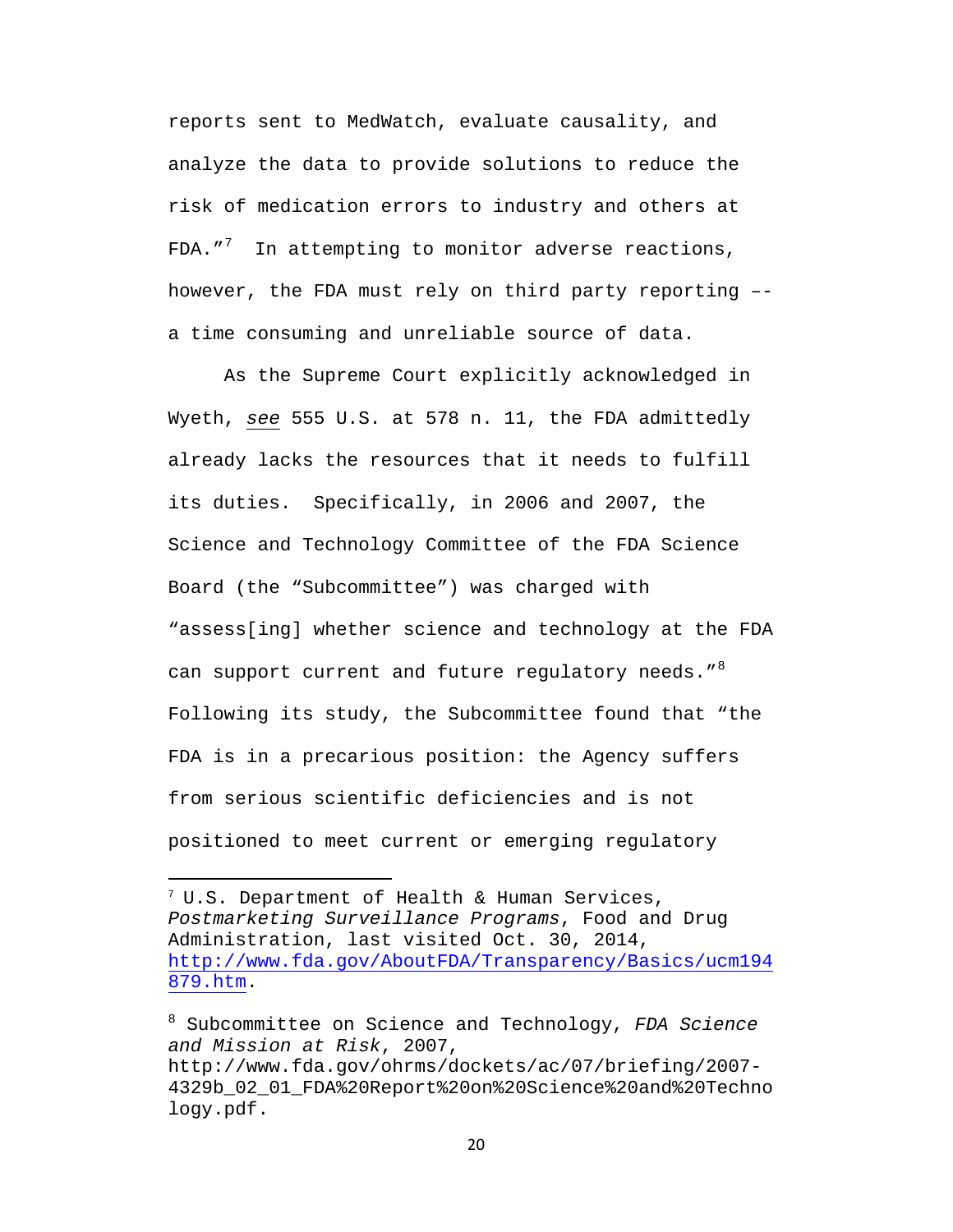responsibilities." The Subcommittee found that this occurred for two reasons:

- The demands on the FDA have soared due to the extraordinary advance of scientific discoveries, the complexity of the new products and claims submitted to FDA for pre-market review and approval, the emergence of challenging safety problems, and the globalization of the industries that FDA regulates.
- The resources have not increased in proportion to the demands. The result is that the scientific demands on the Agency far exceed its capacity to respond. This imbalance is imposing a significant risk to the integrity of the food, drug, cosmetic and device regulatory system, and hence the safety of the public.

The FDA therefore lacks the resources that are necessary to fulfill its current daunting obligations and its mounting responsibilities. Were the FDA put in a position where it became the sole gatekeeper in analyzing and monitoring drug risks, with the manufacturers sitting quietly by without any incentive to improve and adapt product warnings, it would be hard-pressed to take on that responsibility and the inevitable result would be higher overall health and safety risks to consumers.

The United States Government Accountability Office (the "GAO") has also raised concerns about the effectiveness of FDA review. In particular, the GAO found that the FDA lacks the ability to properly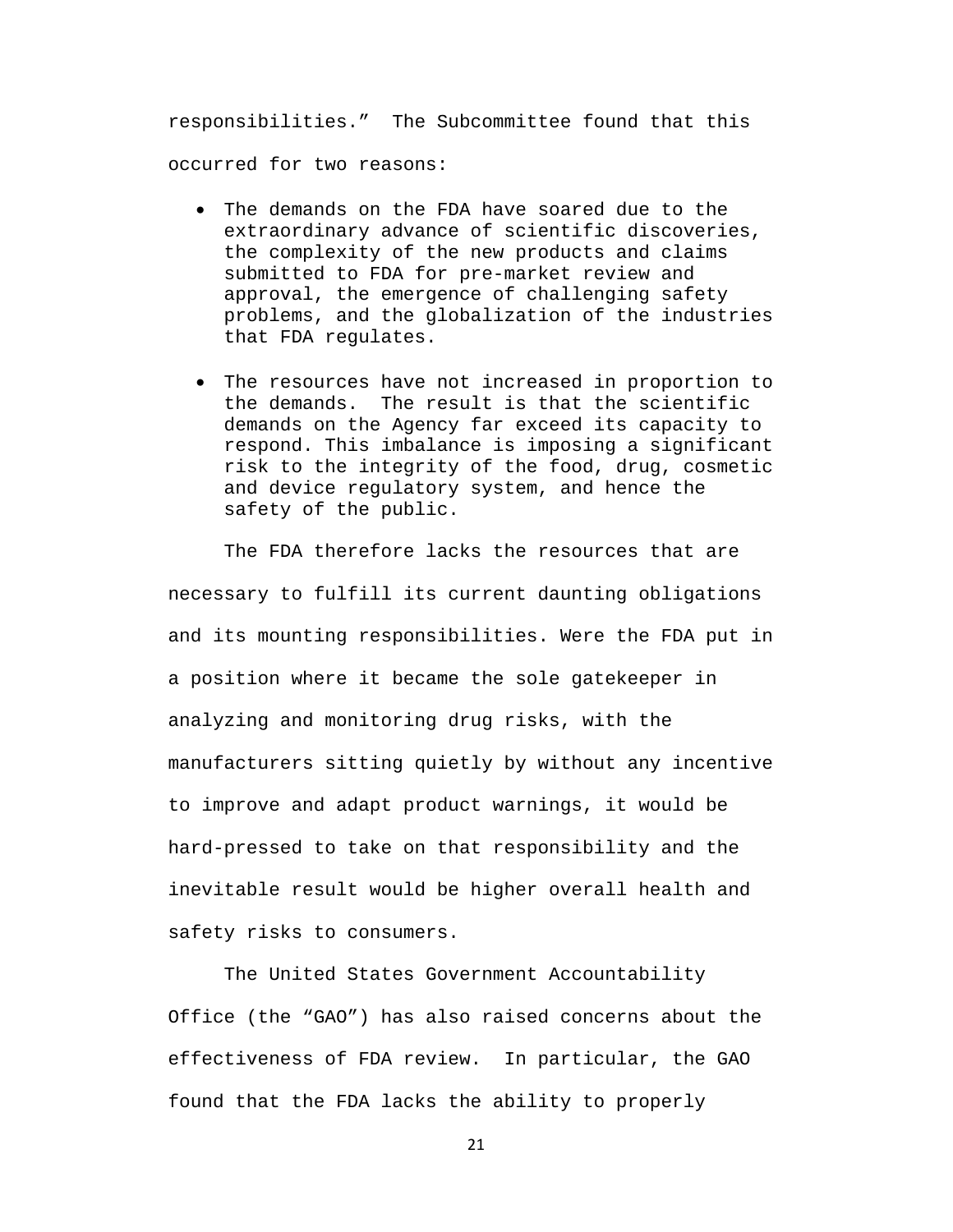regulate post-approval drugs, in part due to lack of sufficient information and in part due to ineffective processes:

FDA lacks a clear and effective process for making decisions about, and providing management oversight of, postmarket drug safety issues. The process has been limited by a lack of clarity about how decisions are made and about organizational roles, insufficient oversight by management, and data constraints. We observed that there is a lack of criteria for determining what safety actions to take and when to take them.<sup>[9](#page-29-0)</sup>

The GAO also found that there is insufficient

communication between various subdivisions of the FDA,

and that

FDA faces data constraints that contribute to the difficulty in making postmarket safety decisions. For example, FDA relies on clinical trials, reports of adverse drug reactions, and studies following the use of drugs in ongoing medical care in order to evaluate safety concerns and support its decisions, but each type of data has weaknesses. FDA also lacks authority to require certain studies and has resource limitations for obtaining data. $10$ 

The FDA agreed with the U.S. GAO's findings.  $^{11}$ 

<span id="page-29-2"></span><span id="page-29-1"></span><sup>10</sup> *Id.*, at 5. <sup>11</sup> *Id.*, at 6.

<span id="page-29-0"></span><sup>&</sup>lt;sup>9</sup> U.S. Government Accountability Office, Report to Congressional Requesters, *Drug Safety: Improvement Needed in FDA's Postmarket Decision-making and Oversight Process*, GAO-06-402 (March 2006), [http://www.gao.gov/new.items/d06402.pdf.](http://www.gao.gov/new.items/d06402.pdf)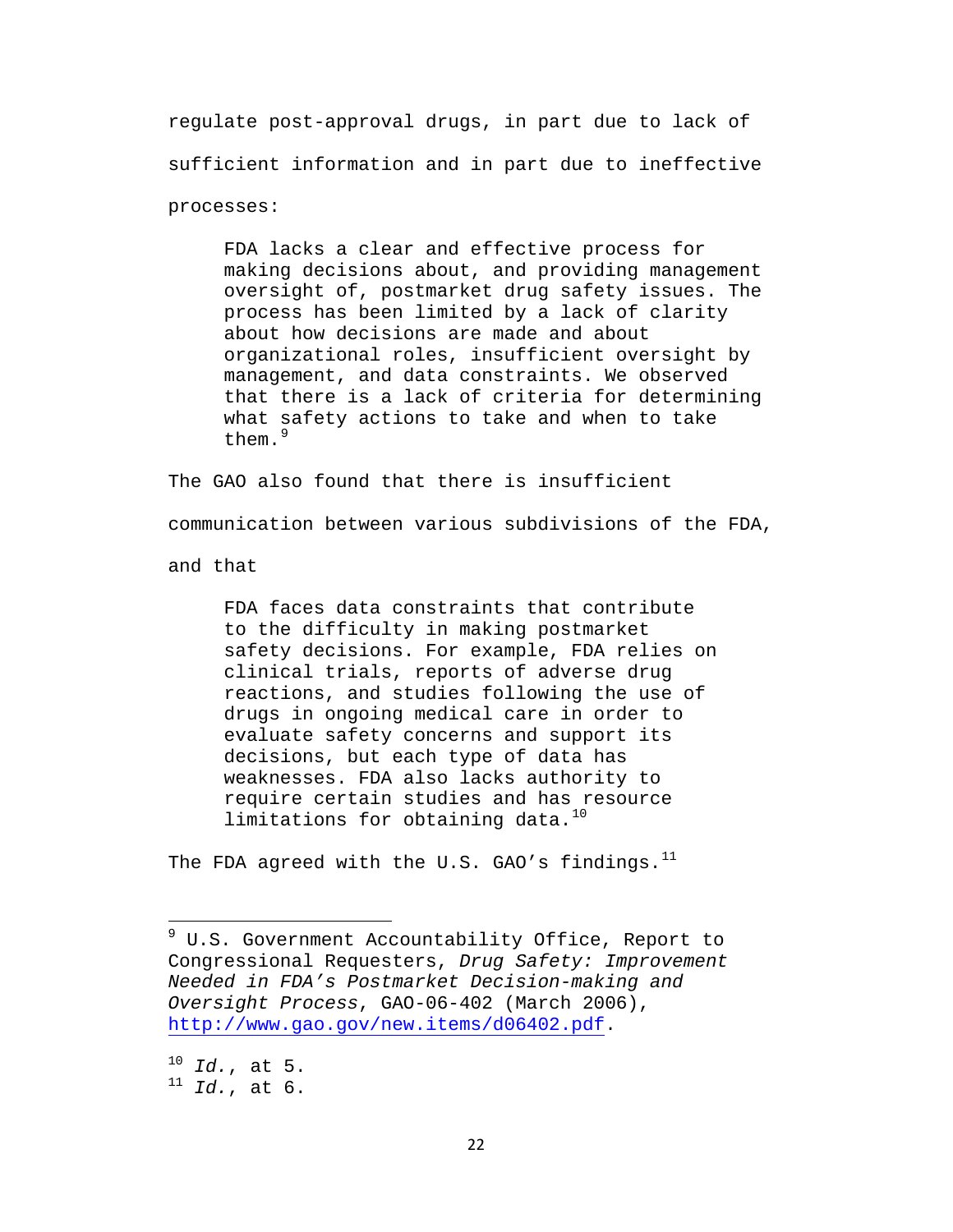Moreover, the FDA simply does not have the information that manufacturer have (or should have) concerning OTC drugs. Although the FDA has significant information concerning a drug when it first approves that drug, its knowledge decreases as time passes, as more and more consumers use the OTC drug, and as more adverse reactions occur.<sup>[12](#page-30-0)</sup> Indeed, "[o]nce the drug enters the marketplace, risks that are relatively rare, that manifest themselves only after an extended period of time, or that affect vulnerable subpopulations, begin to emerge." At this point, although the manufacturer presumably continues to study and assess its OTC drugs, the FDA lacks complete information concerning the drug that a manufacturer would have, or effective processes for reviewing the information that it does have.

The FDA generally cannot acquire complete information concerning drugs from manufacturers. It has no ability to subpoena materials from manufacturers in order to gain the same level of information that the manufacturers already has within its own files, nor does it have access to, or any

<span id="page-30-0"></span><sup>12</sup> David A. Kessler and David C. Vladeck, *A Critical Examination of the FDA's Efforts to Preempt Failureto-Warn Claims*, 96 Geo. L.J. 461, 466 (2008).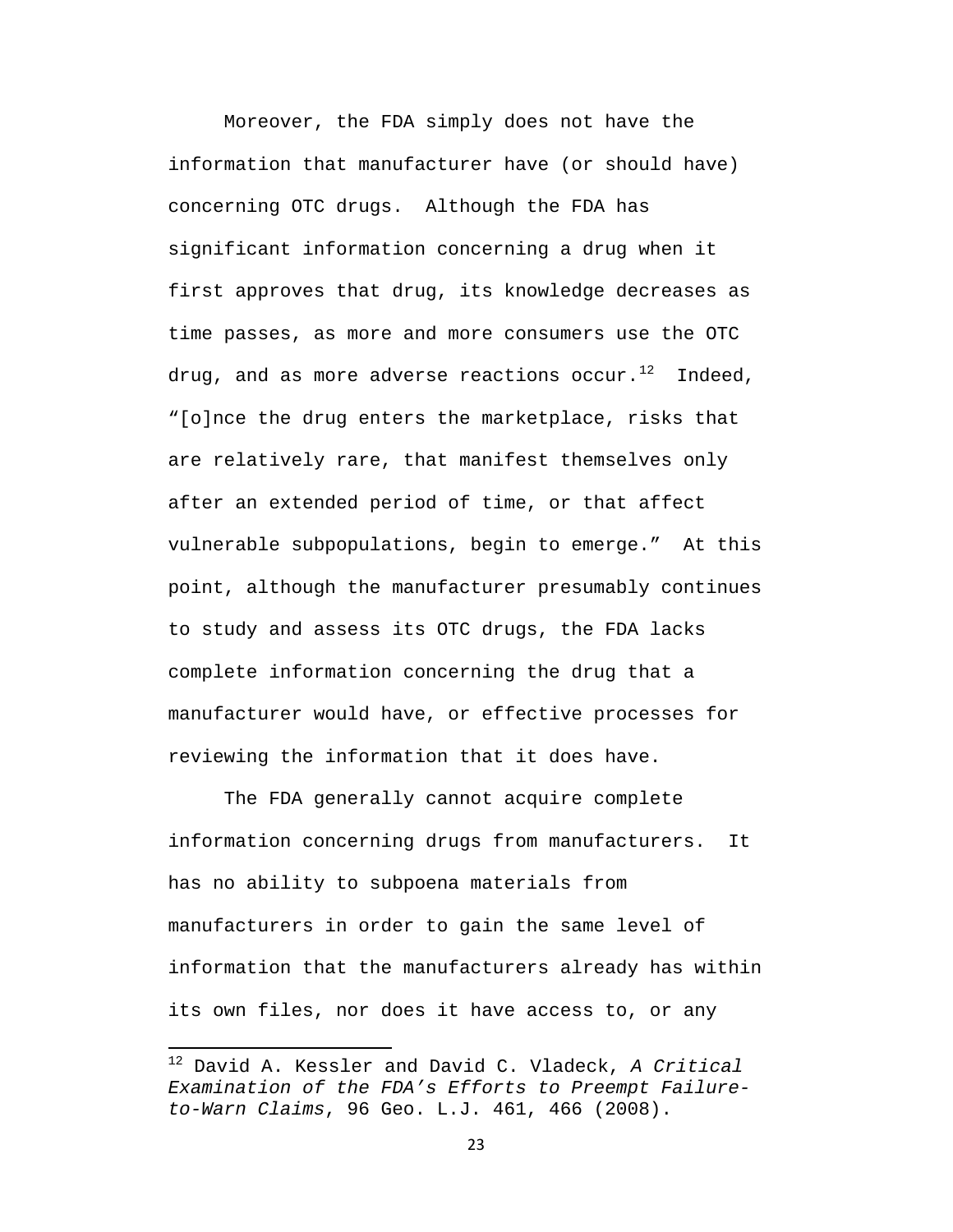ability to participate in, internal manufacturer communications concerning OTC drugs. The FDA therefore must rely on information that manufacturers choose to provide to it and on incomplete third party reports.

Yet the trial Court found that for years the defendant manufacturers failed to apprise the FDA of studies linking their product to SJS and TEN.<sup>[13](#page-31-0)</sup> Without full information to evaluate OTC drugs, the FDA is simply not in a position to properly evaluate the risks that the many drugs that it regulates pose to consumers.

Furthermore, a finding of preemption would further decrease the information available to the FDA. Manufacturers would be less likely to root out and report risks. As the Vice President of Marketing for McNeil acknowledged at trial, Defendant McNeil's marketing budget amounts to approximately \$450 million, annually. Those funds were used to positively communicate the benefits of the Defendant's OTC drugs to the public, not to warn consumers of potential

<span id="page-31-0"></span><sup>13</sup> *Findings of Fact, Rulings of Law, and Order for Judgment on Plaintiffs' Cause of Action for Violation of General Laws Chapter 93A*, at 10-11 (June 26, 2013), A. 2608-09.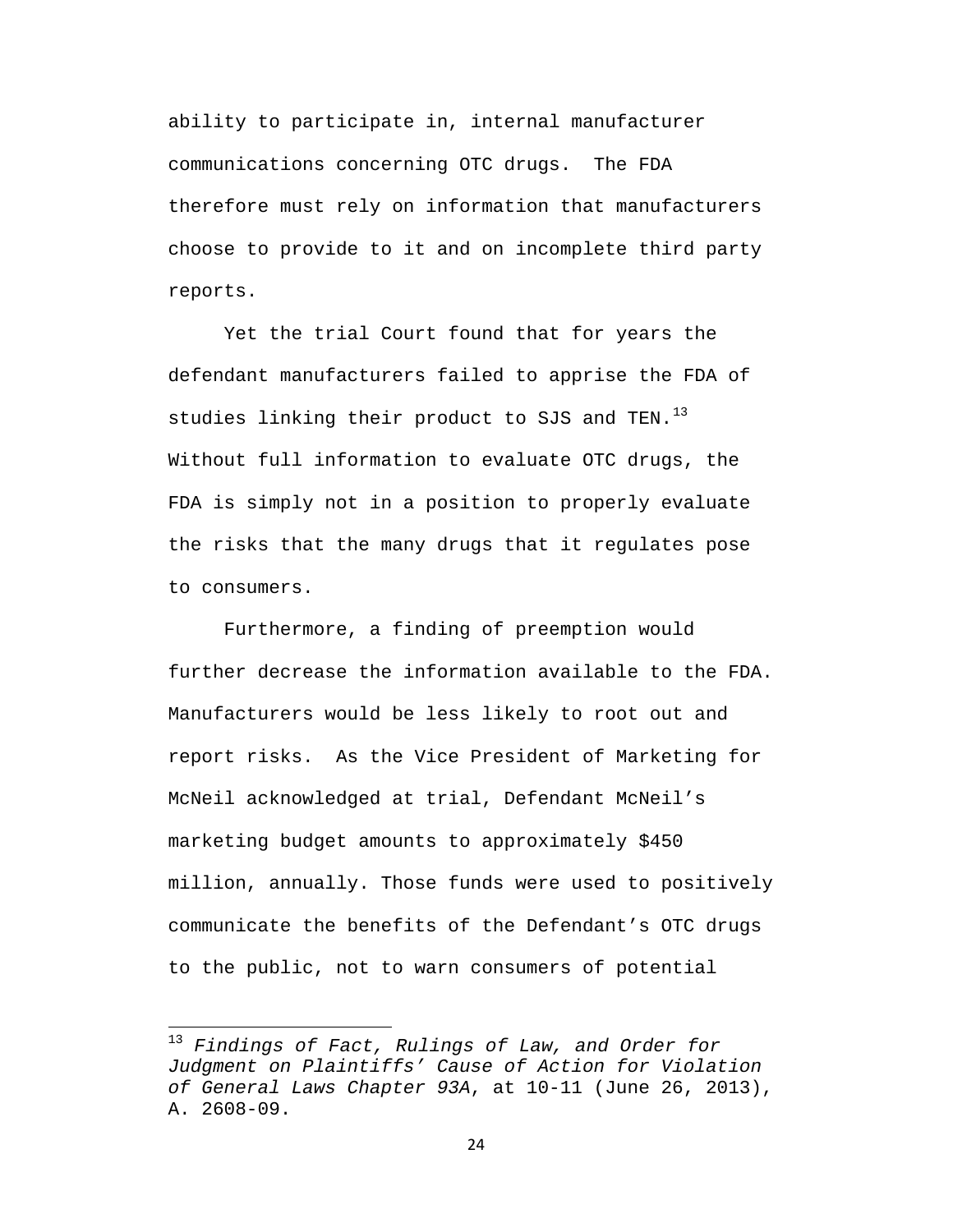dangers. The Vice President acknowledged that increased warnings of adverse side effects "affect a brand's reputation and . . . cause sales to go down." $14$ Manufacturers have an incentive to limit their warnings in order to maximize their profits but that incentive is offset by the risk of tort liability for failure to warn. Were the risk of tort liability shifted away from manufacturers, however, they would have little incentive to add warnings to their drug labels that admittedly drive down their profits. With no cost to balance out the benefit of failing to warn of adverse side effects, manufacturers would have little incentive to monitor for potential risks, conduct ongoing studies of their OTC products, identify risks and provide information concerning those risks to the FDA, or ultimately to add warnings to their products.

Indeed, a published Perspective in the New England Journal of Medicine acknowledged this concern in a 2008 editorial, writing that "[i]n stripping patients of their right to seek redress through due process of law, preemption of common-law tort actions is not only unjust, but will also result in the

<span id="page-32-0"></span><sup>14</sup> A. 2608-17.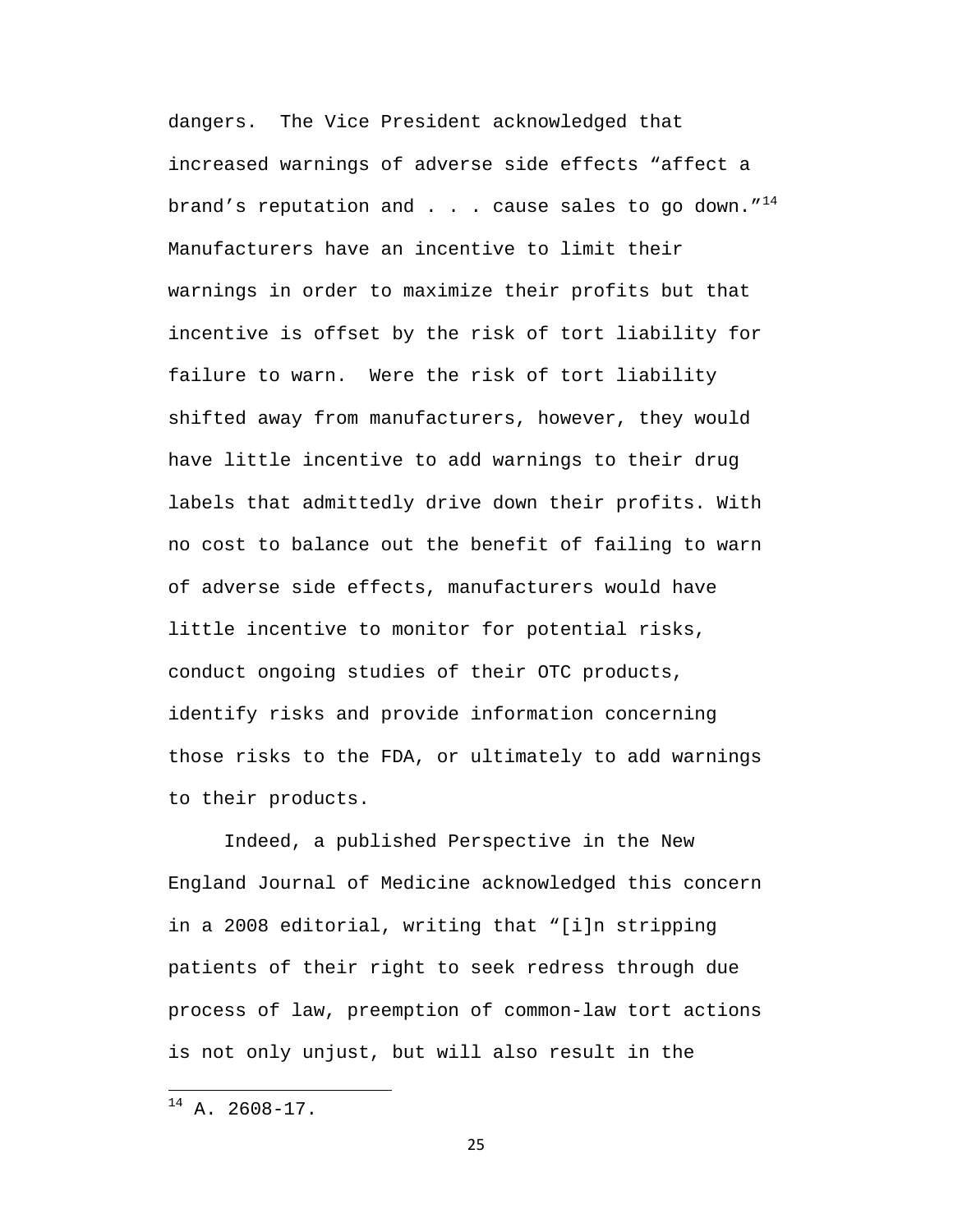reduced safety of drugs and medical devices for the American people. $15$  Ultimately, preemption would harm consumers, in direct contravention of the very purpose of the FDCA and the fundamental premises underlying common law tort liability. Permitting preemption in the case at bar would result in higher health and safety risks, with a concomitant increase in costs, and shift both existing and increased costs away from drug manufacturers.

# B. Preemption Would Insulate The Defendant Drug Manufacturers From Liability And Would Improperly Shift Risk And Costs To Physicians

Physicians would ultimately bear much of the cost of any such shift. Even though they do not directly prescribe OTC drugs to patients, physicians remain highly involved in the selection of OTC drugs by recommending OTC drugs to patients, advising patients concerning OTC drugs that they may or may not take, and advising patients concerning how OTC drugs might interact with a patient's other medications. Indeed, certain OTC medications explicitly warn patients to

<span id="page-33-0"></span><sup>&</sup>lt;sup>15</sup> Gregory D. Curfman, Stephen Morrissey & Jeffrey M. Drazen, *Why Doctors Should Worry About Preemption*, 359 New. Eng. J. Med. 1, 1 (2008).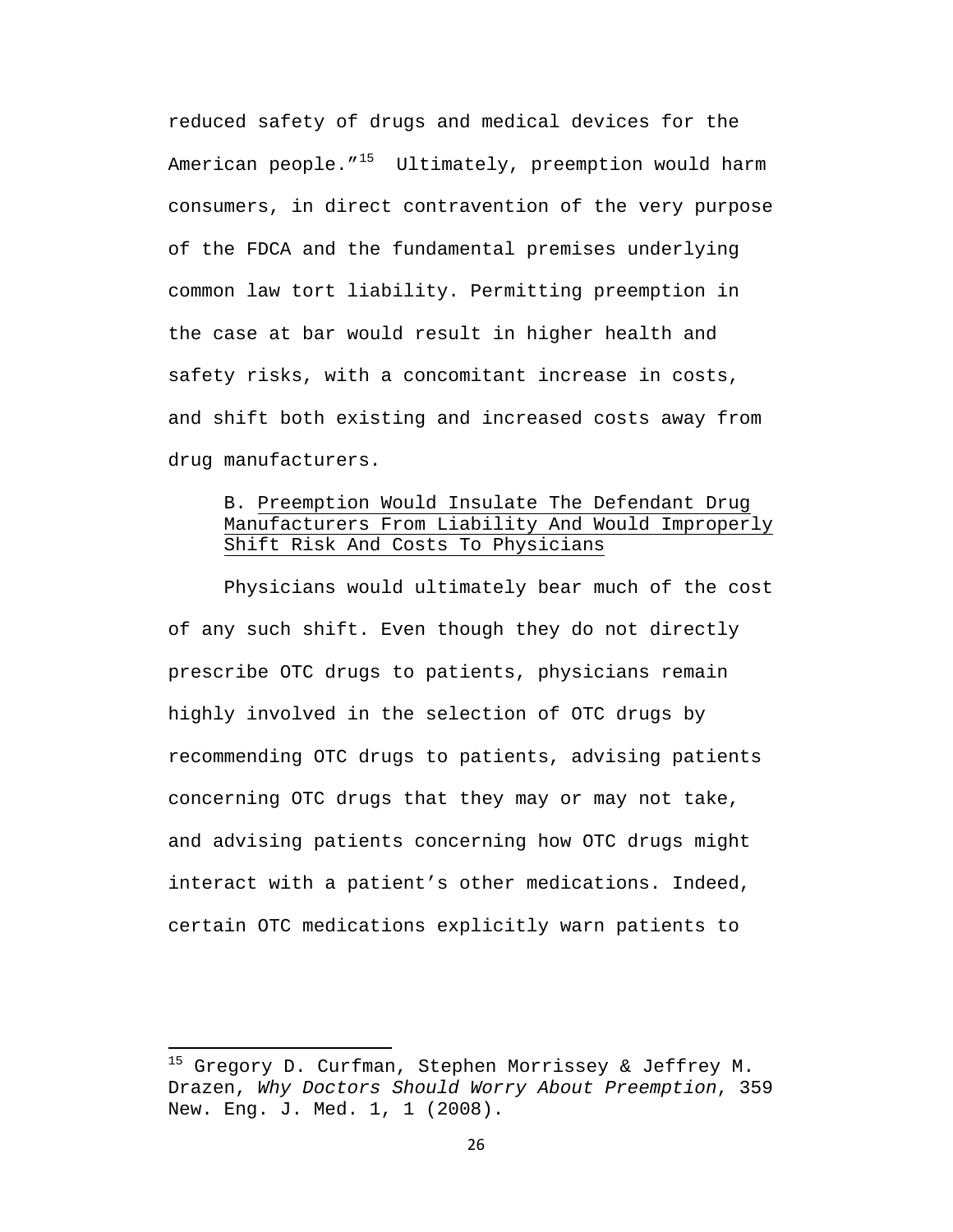consult physicians prior to their use.<sup>[16](#page-34-0)</sup> In addition, physicians often become involved with OTC drug use when patients who experience adverse reactions to the drugs turn to physicians for treatment of those reactions.

It is well-recognized that physicians have many obligations to their patients, including obligations to:

- "be dedicated to providing competent medical care, with compassion and respect for human dignity and rights[;]"
- "continue to study, apply, and advance scientific knowledge, maintain a commitment to medical education, make relevant information available to patients, colleagues, and the public, obtain consultation, and use the talents of other health professionals when indicated[;]," and
- "regard responsibility to the patient as paramount."<sup>[17](#page-34-1)</sup>

In order to fulfill these duties to their patients, physicians must have full information concerning the OTC medications that they recommend,

<span id="page-34-0"></span><sup>16</sup> *See, e.g.*, 21 C.F.R. 201.66(c)(5)(iv),(v), concerning warnings that instruct patients to consult a medical doctor prior to use of an OTC drug.

<span id="page-34-1"></span><sup>17</sup> American Medical Association, *Principles of Medical Ethics* (last visited Oct. 31, 2014), http://www.amaassn.org/ama/pub/physician-resources/medicalethics/code-medical-ethics/principles-medicalethics.page?.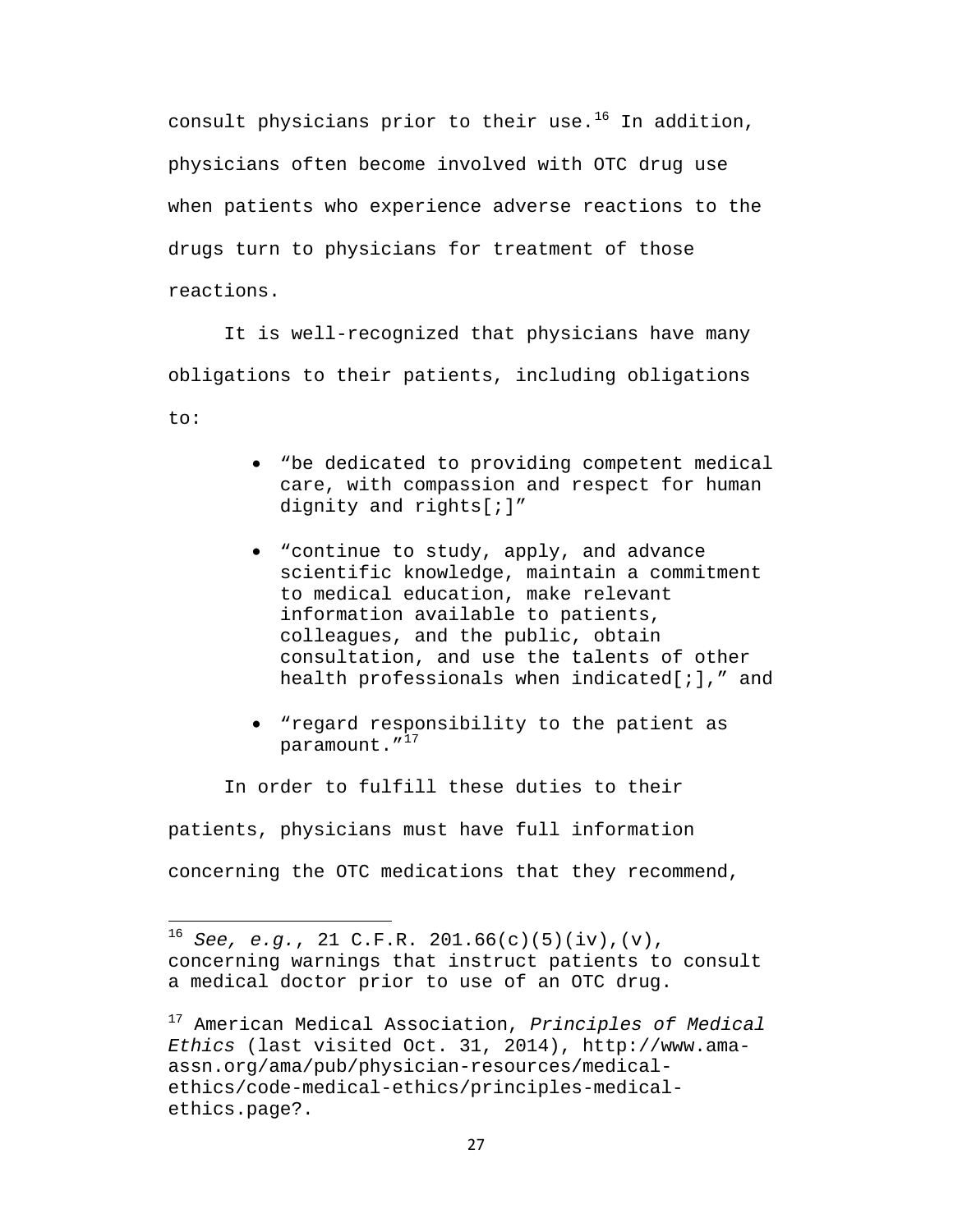advise, and treat their patients with, including potential adverse effects of those medications. Drug manufacturers are best situated to identify, investigate, and warn of potential risks from their products. If drug manufacturers lost their incentive to provide robust information to the FDA, and in turn, to physicians and consumers, the ensuing knowledge deficit would seriously jeopardize patient safety. As the experiences of Samantha Reckis demonstrate, when both consumers and physicians lack information known to the manufacturer regarding life-threatening risks of medications, the consequences can be devastating.

Due to their necessary involvement with OTC drugs, physicians will be in the precarious position of facing liability for the failure of drug manufacturers to adequately warn consumers who are thereafter injured by manufacturers' OTC drugs. Essentially, then, despite their lack of information, physicians will be called upon to complete the task of identifying and educating themselves concerning adverse effects that manufacturers fail to warn of, both to protect their patients and to protect themselves from liability. When they are not able to do so, those physicians will bear the costs of the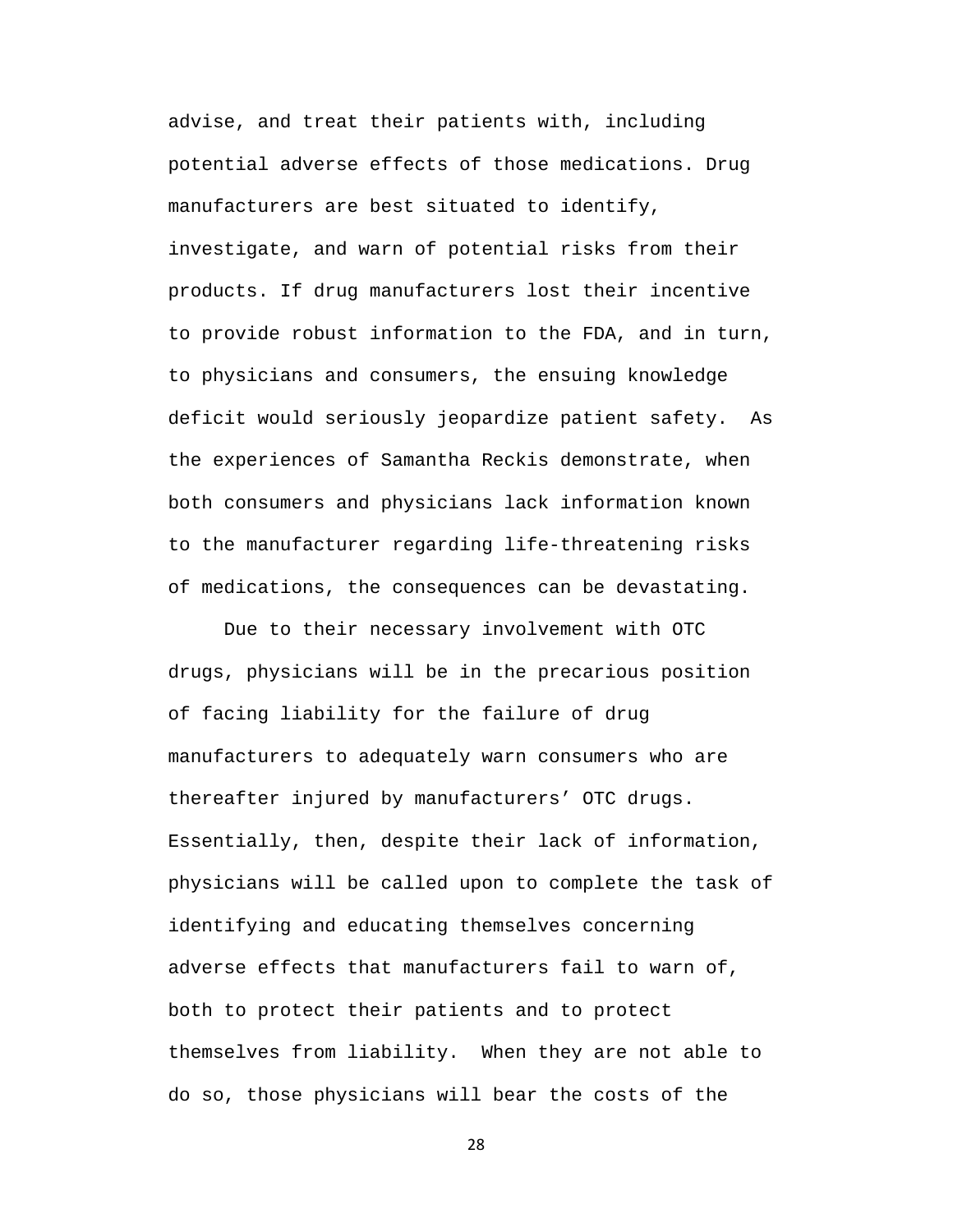choice of drug manufacturers not to provide adequate warnings. This inappropriate result should not be permitted to occur.

# C. Insulating Drug Manufacturers From Liability For Failure To Warn Would Shift Risk And Costs To Consumers And To The Commonwealth.

To the extent that injured consumers are not permitted to seek relief from drug manufacturers and are unable to obtain compensation from physicians, consumers will necessarily be called upon to absorb the costs of drug manufacturers' failure to warn. Moreover, at the same time that injured patients are called upon to pay the costs of medical treatment and care, they may also be facing a lower income base, as a result of lost wages or diminished earning capacity. If consumers themselves are unable to bear these costs, the Commonwealth and its citizens, will have to shoulder this burden.

In 2006, Massachusetts spent approximately \$1 billion on its Medicaid program, on individuals with medium to low income, and on other health care programs.[18](#page-36-0) Between 2006 and 2010, the Commonwealth's

<span id="page-36-0"></span><sup>18</sup> *See* Shawn Tully, *5 painful health-care lessons from Massachusetts*, Fortune (June 16, 2010), http://archive.fortune.com/2010/06/15/news/economy/mas sachusetts\_healthcare\_reform.fortune/index.htm.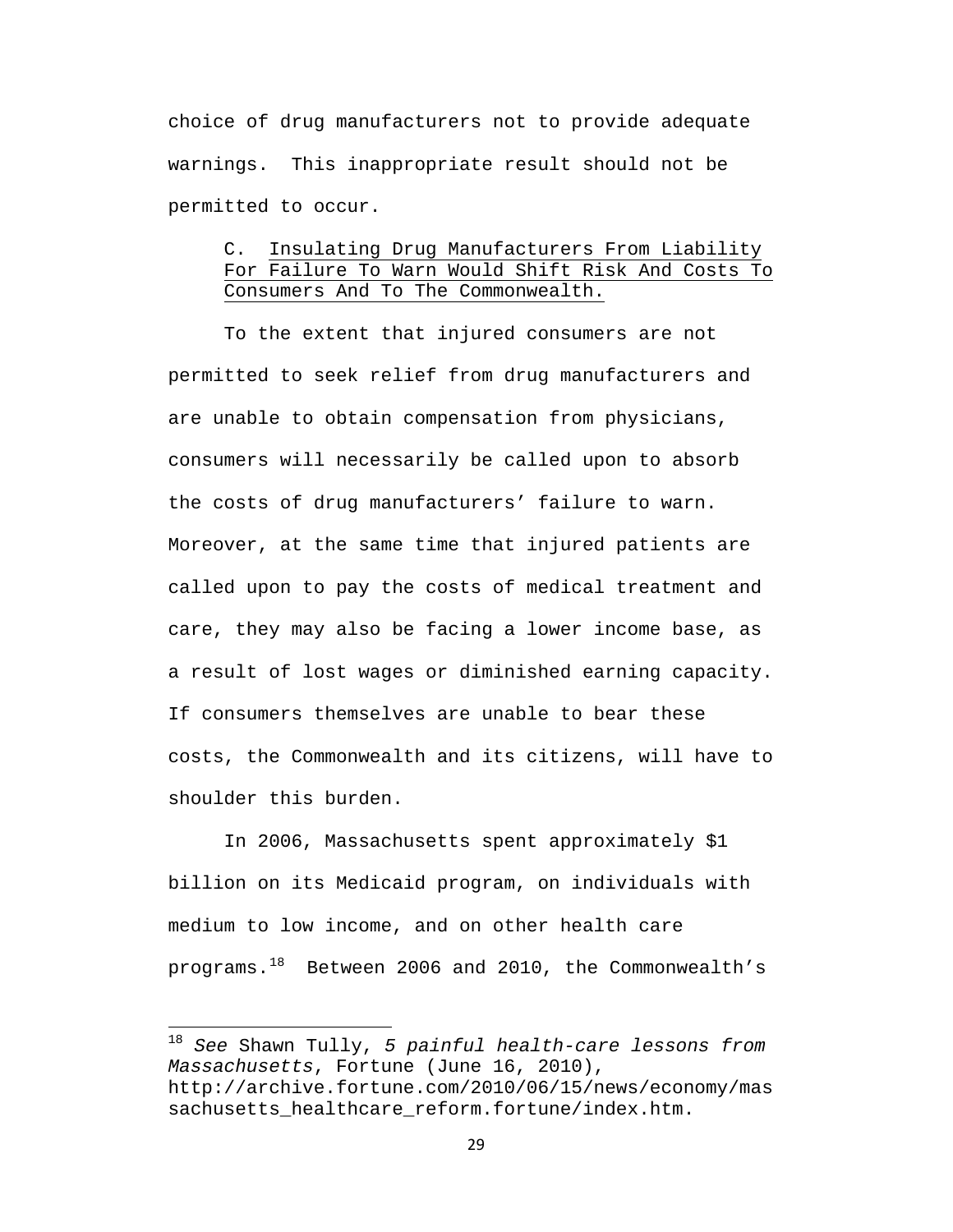healthcare spending rose to \$1.75 billion.<sup>[19](#page-37-0)</sup> As of 2012, Massachusetts already had the highest per capita healthcare costs in the country.<sup>[20](#page-37-1)</sup> If the Commonwealth were put in the position of paying higher healthcare costs as a result of adverse outcomes attributable to the failure of drug manufacturers to provide adequate warnings about their OTC products, in addition to supporting residents that are no longer able to support themselves because of their injuries due to inadequate warnings, costs to the Commonwealth and its taxpayers would be driven up even further. Since drug manufacturers are in the best position to properly assess the risk their products pose, they should be responsible for costs generated by their failure to adequately warn consumers of those risks.

#### CONCLUSION

The Court should hold that federal law does not pre-empt the Plaintiffs' state law claims, and proceed

<span id="page-37-0"></span> $19$  See id.

<span id="page-37-1"></span><sup>19</sup> *See id.*<sup>20</sup> *See* Dan Gorenstein*, Massachusetts and the high price of health care*, Marketplace audio (last visited Oct. 31, 2014),

http://www.marketplace.org/topics/business/healthcare/massachusetts-and-high-price-health-care.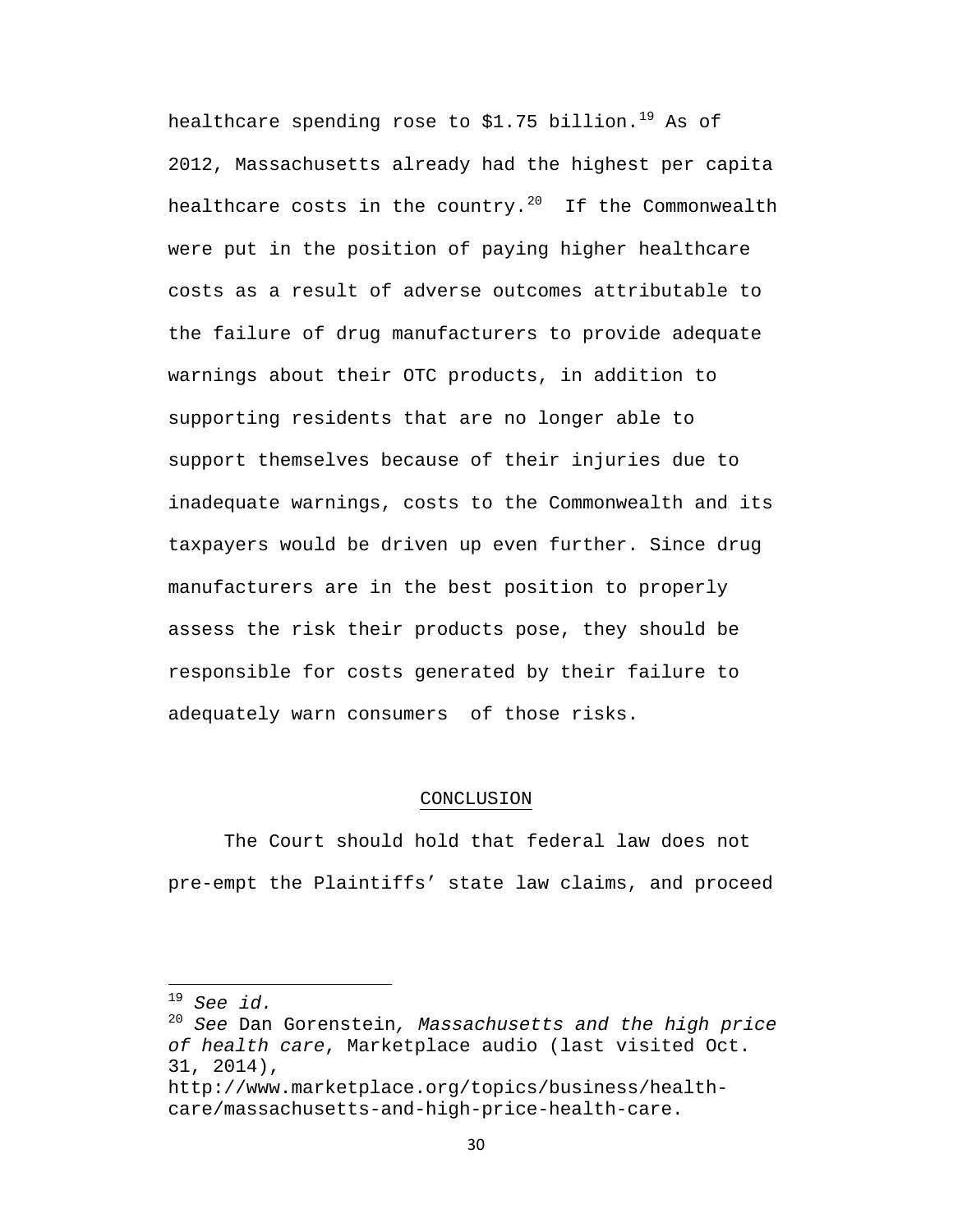to resolve the remaining issues in the case under

Massachusetts law.

Respectfully submitted,

Massachusetts Bar Association By its General Counsel And Chief Operating Officer

\_\_\_\_\_\_\_\_\_\_\_\_\_\_\_\_\_\_\_\_\_\_\_\_\_

Martin Healy BBO #553080 mhealy@massbar.org 20 West Street Boston, MA 02111 (617) 338-0500

Massachusetts Medical Society By its General Counsel

\_\_\_\_\_\_\_\_\_\_\_\_\_\_\_\_\_\_\_\_\_\_\_\_\_\_

Charles Alagero BBO #013750 calagero@mms.org 860 Winter Street Waltham Woods Corporate Center Waltham, MA 02451 (781) 893-4610

On the Brief:

Jeffrey N. Catalano, BBO #567798 Maria Davis, BBO #675447 Todd & Weld LLP One Federal Street Boston, MA 02110 (617) 720-2626